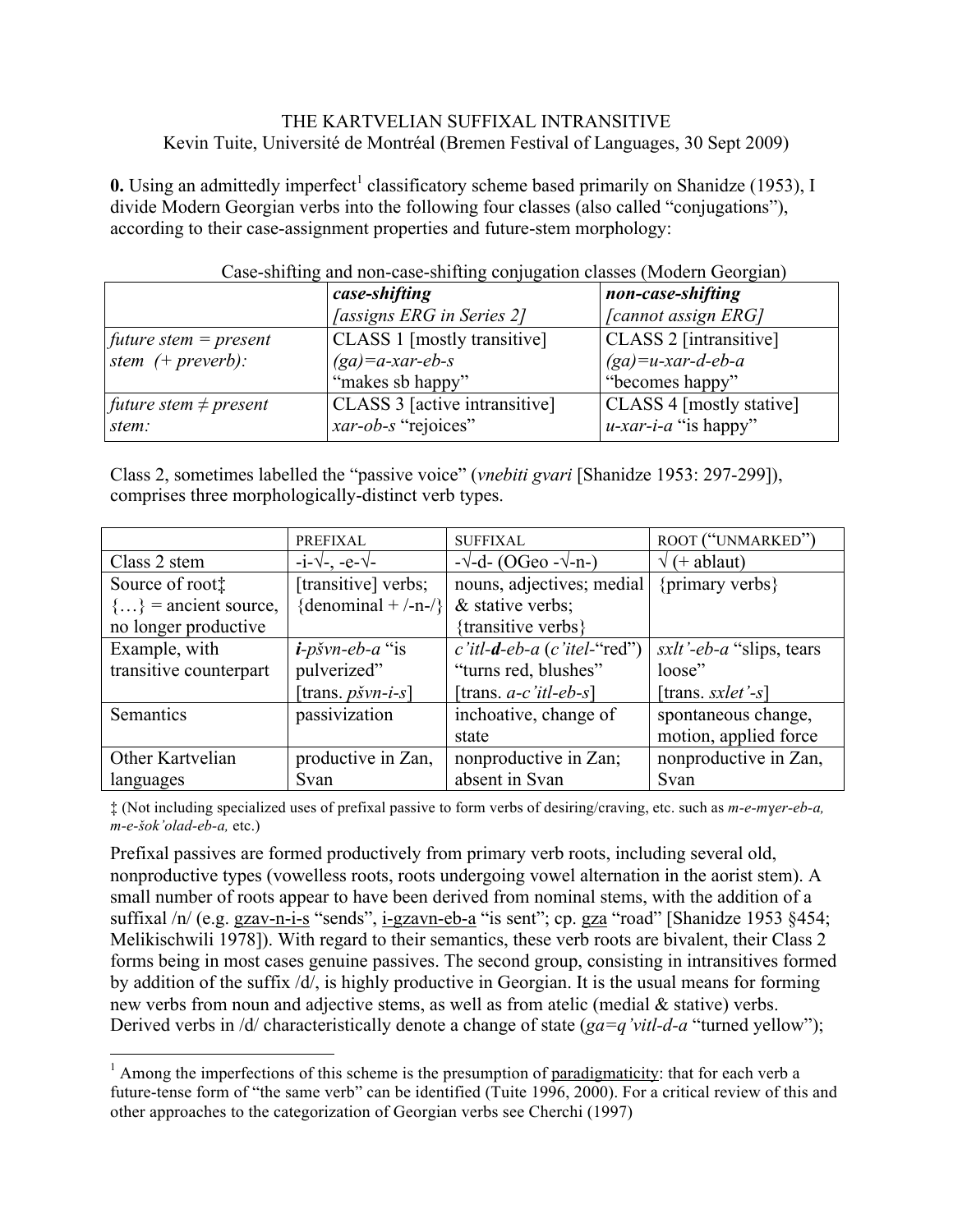those formed from nouns or medial verbs are typically inchoative (*ga=k'omunist'-d-a* "became a communist"; *a=mɣer-d-a* "began to sing"). The third group comprises several dozen root intransitives. This is an archaic and closed class of verbs with distinctive morphophonemic features (some root intransitives have /e/ vocalism in the  $1st/2<sup>nd</sup>$ -person aorist; the corresponding transitives of a subset of them are also marked by ablaut). At first glance the root intransitives seem semantically heterogeneous: the group includes verbs of movement (come/go, fall, sit down), spontaneous change (dry, freeze, wilt), and a subgroup denoting for the most part the consequences of applied force (break, wear out, be squeezed dry).

The first and third groups of Class 2 verbs are well-attested in the other members of the Kartvelian language family. Both types of prefixal passives are productively formed in the Zan languages (Laz & Mingrelian) and in the outlier Svan. All Kartvelian languages have a small, closed set of root intransitives. The attestation of the suffixal intransitives, however, presents a puzzle: They are present, but in small numbers, in Zan; in fact, their comparitive rarity led some specialists to wonder if the morpheme had in fact been borrowed into Zan from Georgian (Marr 1910: 57; Chikobava 1936: 114). As for Svan, the /d/-intransitive or anything clearly cognate to it appears to be totally absent. Compounding the mystery of the suffixal intransitive is its allomorphic distribution in Old Georgian. The suffix added to form denominal or deadjectival change-of-state verbs varied according to the final consonant of the stem: as a rule, /-d-/ appeared only after the alveolar sonants  $(n/$ ,  $(r/$ ,  $n/$ ); elsewhere the suffix was the ablauting  $/-(e)$ n- $/$  (egrade in the  $1 \text{st}/2^{\text{nd}}$ -person aorist).

| $-n$ -/-en              | -d-               |
|-------------------------|-------------------|
| $gan = did-n-a$         | gamo=brc'q'in-d-a |
| "became great, wealthy" | "shone forth"     |
| gan=v-risx-en           | $gan=v-axl-d-i$   |
| "I became angry"        | "I was renewed"   |

Whereas the other two types of Class 2 verb could be confidently reconstructed for the Kartvelian proto-language, the distribution of suffixal intransitives was sufficiently problematic to require explanation. Shanidze (1919 [1957]) hypothesized that the /-(e)n-/ allomorph, originally a denominal verbal formant, was older, and that the /-d/ suffix arose from dissimilation from the preceding sonant. Ertelishvili (1960) regarded both allomorphs as reanalysed past-tense stem formants. More recently, Jorbenadze compared the two suffixes to the adverbial case desinence of nouns, for which he reconstructed the allomorphs /-ad/ and /-an/ (1975: 138-142). In my view, the most promising line of inquiry into the prehistory of the Georgian suffixal intransitive was opened up by Marr (1925: 140-141), Topuria (1940) and Vogt (1947), who noted the high frequency of final dental stops in root-intransitive and ablauting-transitive verb roots. In Topuria's opinion, these root-final segments, which are also attested in Svan, were once separate morphemes cognate with the /-d/ suffix of interest to us here. In this paper I will take another look at these hypotheses from sixty or more years ago, and attempt to weave them into a plausible diachronic narrative.

**1. Anomalous suffixal intransitives in Old Georgian and their Zan counterparts.** The jumping-off point of my narrative is a small group of morphologically anomalous Old Georgian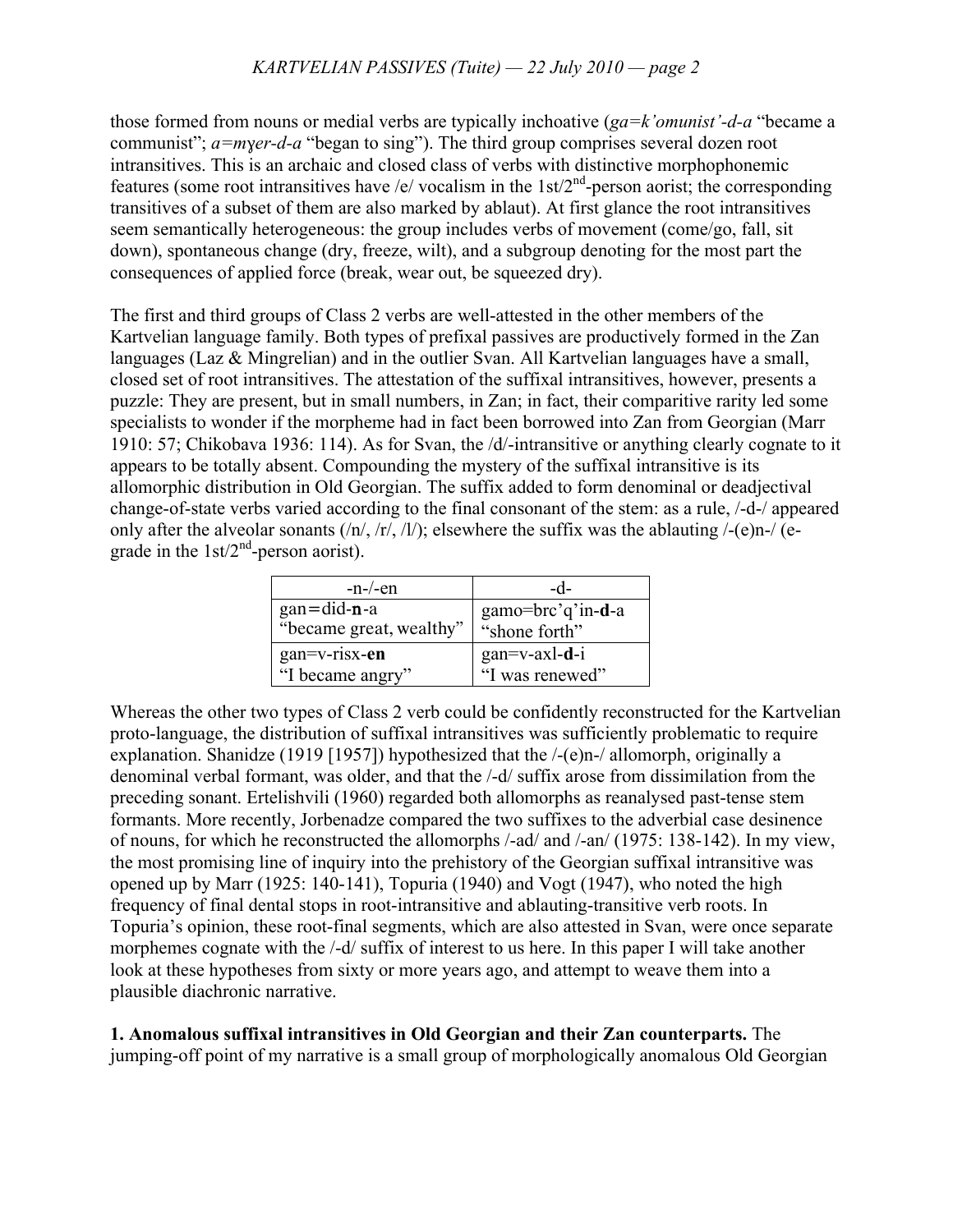suffixal intransitives (Topuria 1940, 1953; Baramidze 1976: 93; Shanidze 1919: 37; 1920: 180).<sup>2</sup> These verbs have vowelless stems, evidently the result of syncope of the root vowel manifested in the corresponding Class 1 transitives. Vowel alternations of this kind — most likely the consequence of an earlier mobile accent — occur in other ancient verb classes (Gamq'relidze & Mach'avariani 1965; Tuite 2003). Whereas most other Georgian suffixal intransitives are formed from noun or adjective or expressive stems, all of the anomalous d-intransitives are derived from verb stems, many of them from Class 1 transitives.

| CLASS 2 SUFFIXAL INTRANSITIVE                     | <b>MEANING</b>                                                              | <b>CLASS 1 TRANSITIVE</b> |
|---------------------------------------------------|-----------------------------------------------------------------------------|---------------------------|
| $gan =$ stk-d-eb-i-s (Early Geo gan=xtk-d-eb-i-s) | bursts                                                                      | $gan = xetk-s$            |
| $ay = /gan = /mi = s-t'q' - d-eb-i-s$ (< *t'x-d-) | breaks                                                                      | $ay=t'ex-s$               |
| $da = h$ -qsn-d-eb-i-s                            | is undone; falls apart                                                      | $da = h$ -qsn-i-s         |
| gan= $k$ 'p-d-eb-i-s                              | wears out, wastes away                                                      | $gan=k'ap-s$              |
| $gamma = \text{c}n-d-eb-i-s$                      | appears, becomes visible $ $ gamo=a-c <sup><math>\check{e}</math>en-s</sup> |                           |

Confirming the impression that the above-listed suffixal intransitives are archaic as well as anomalous is comparative evidence from the two Zan languages (Laz and Mingrelian). Although /d/-intransitives are not common in Mingrelian and Zan, a convincing case has been made that they are indeed inherited from the Georgian-Zan ancestral language, rather than representing a borrowing from Georgian (Danelia 1976: 173-4). Both languages have suffixal intransitives with simple stems. These are derived from verbal roots, and denote spontaneous events or changes. Among the tiny number of Laz d-intransitives, the semantic field of nonvolitional mental phenomena is best represented.<sup>3</sup>

| SIMPLE-STEM SUFFIXAL INTRANSITIVES IN ZAN (Danelia 1976; Kajaia 2001-2; Marr 1910) |                                                                    |  |
|------------------------------------------------------------------------------------|--------------------------------------------------------------------|--|
| <b>LAZ</b>                                                                         |                                                                    |  |
| $ga=b-c'q'en-d-u-r$                                                                | I become bored, tired of sthg (cp. Geo $mo=m-c'q'in-d-eb-a$ )      |  |
| $mo=m-c'on-d-u-n$                                                                  | I like sthg/sb (cp. Geo $mo = mc'$ on-s)                           |  |
| $mo = b$ -yor-d-um                                                                 | I err, am deceived/mistaken (cp. Geo mo=a-yor-eb-s "deceives sb")  |  |
| $ke = \check{c}$ kin-d-u-n                                                         | appears, becomes visible (cp. Geo $ga/mol = \check{c}n-d-eb-i-s$ ) |  |
| <b>MINGRELIAN</b>                                                                  |                                                                    |  |
| $tan-d-u-n$                                                                        | dawns (cp. Geo teneb-i-s; Laz tan-u-n)                             |  |
| $\sin$ -d-u-n                                                                      | swells (cp. Geo siv-d-eb-a)                                        |  |
| rčkin-d-u-n                                                                        | appears, becomes visible (cp. Geo $ga/mol = \check{c}n-d-eb-i-s$ ) |  |
| $\check{c}$ xon-d-u-n                                                              | becomes happy, blessed (cp. Geo <i>cxon-d-eb-i-s</i> )             |  |
| $žin-d-u-n$                                                                        | dries in the sun, airs out                                         |  |
| $rgi-d-u-n$                                                                        | cools off (cp. Geo gril-d-eb-a)                                    |  |
| $c'$ <i>k</i> 'ond-id-u-n                                                          | (turbid water, etc.) clarifies (cp. Geo c'k'nd-eb-a)               |  |

<sup>&</sup>lt;sup>2</sup> Some of the anomalous verbs have syllabic stems, but with the suffix  $\frac{d}{dx}$ , rather than the expected  $\frac{1}{e}$ (e)n. after a non-sonant consonant. Most of these probably represent replacement of an earlier /-(e)n/ suffix by /d/, a shift noted as early as the 9<sup>th</sup>-c. *Sinai Mravaltavi* (Sarjveladze 1984: 481-6). A handful of such verbs, however, seem never to have taken the  $/-(e)n/$  suffix, for example  $da = a$ -*vic'q'***-d**-*eb-i-s* "forgets".<br><sup>3</sup> In the variety of Laz described by Lacroix (2009), two of the d-intransitives listed here have been absorbed into the class of root intransitives, the /d/ suffix having been reinterpreted as part of the stem (*čkind-*). This might be a harbinger of the eventual disappearance of suffixal intransitives in Laz.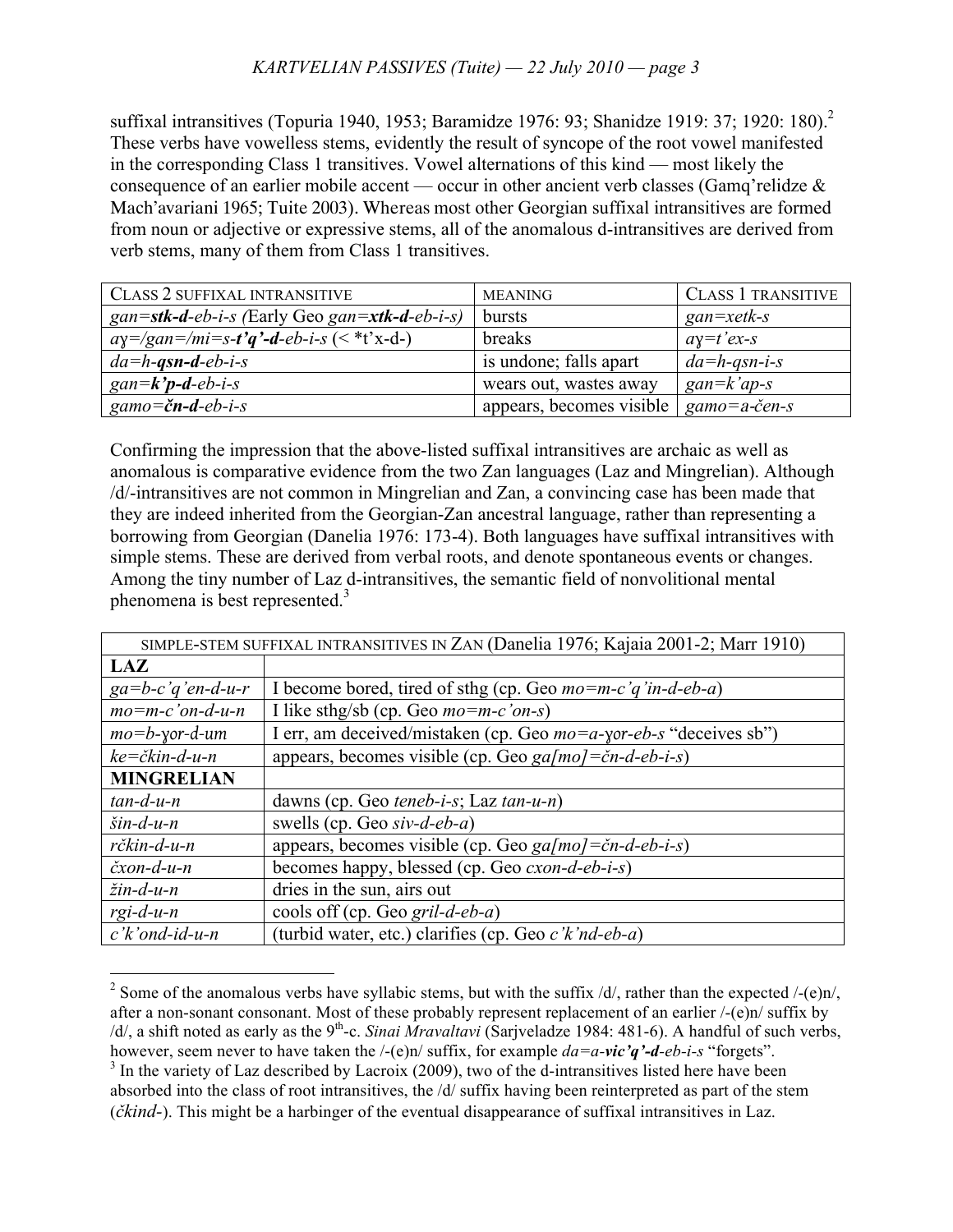Some of the vowelless Georgian d-passives and many of the simple-stem Zan suffixal intransitives are derived from stative or atelic verbs. According to the diachronic scenario formulated by Mach'avariani (1973: 109), the Kartvelian suffix \*-ed — the ancestor of the suffixal intransitive formant -d — was added only to atelic verb stems, for the purpose of deriving "dynamic" (change of state) intransitive verbs; for example Geo. *čan-s* "is visible" > *gamo=čn-d-eb-i-s* "becomes visible". Mach'avariani took note of the attestation of d-suffixal forms derived from transitive stems such as *t'q'-d-eb-i-s* and *xtk-d-eb-i-s*, but dismissed them as "sporadic" and atypical phenomena to be disregarded in the reconstruction of the original function of the d-suffix (1973: 109). I agree that they are atypical, but unlike Mach'avariani, I interpret this as symptomatic of their chronological depth. In any case, the inclusion of transitive stems as possible inputs to d-suffixation does not necessitate a significant revision of Mach'avariani's reconstruction of the suffix's semantic force: The primary effect of the ancestor of the Georgian and Zan d-suffix was aspectual — creating change-of-state verbs — but in the case of transitive stems, the agent argument was backgrounded (and possibly removed from the case frame), giving an intransitive, monoactantial output. The following examples from Old Georgian texts would support this interpretation:

*da=qsn-d-es dzarɣwni misni* (When Ieboste heard that Abener had died) "his sinews (hands) grew weak" [2 Samuel 4:1]

*gamoabrc'q'invos …, vidremdis gan=k'p-d-es mtovare* (In his days he shall radiate justice and abundance of peace) "until the moon fades away" (Vulgate: *donec non sit luna*) [Psalm 71 (72): 7]

*ara gan=xtk-d-a badē igi* (Simon Peter hauled ashore the net full of fish) "and the net did not burst (*ouk esxísθē*)" [Jn 21:11, Xanm.]

In contrast to the above-mentioned verbs, the majority of Mingrelian suffixal intransitives, which have compound stems formed by addition of the suffix *-on-*, are derived from adjectival, nominal and expressive stems. Their semantic range however is essentially the same as that of the simplestem suffixal intransitives. Compound-stem suffixal intransitives are not attested in Laz.

| COMPOUND-STEM SUFFIXAL INTRANSITIVES IN MINGRELIAN (Danelia 1976; Kajaia 2001-2) |                                              |  |
|----------------------------------------------------------------------------------|----------------------------------------------|--|
| $root + /on/$                                                                    | A. spontaneous natural change                |  |
| $\check{c}$ 'it-on-d-u-n < $\check{c}$ 'ita "red"                                | turns red (cp. Geo $c$ 'itl-d-eb-a)          |  |
| $2vit-on-d-u-n < 2vit$ - "yellow"                                                | turns yellow (cp. Geo $q$ 'vitl-d-eb-a)      |  |
| $xik'$ -on-d-u-n                                                                 | becomes bone-dry                             |  |
| $pi\zeta v$ -on-d-u-n < pižvi "lungs"                                            | swells up                                    |  |
| bit'k'-on-d-u-n (cp. Geo $p'ut'k'una$ "chubby")                                  | gets fat (cp. Geo dial. $p'$ it'k'in-d-eb-a) |  |
| žiž-on-d-u-n                                                                     | gets wet, soaked                             |  |
| $\gamma$ <i>i</i> $\gamma$ - <i>on</i> - <i>d</i> - <i>u</i> - <i>n</i>          | begins to rot                                |  |
| $c'ic'$ -on-d-u-n                                                                | ripens, fills out                            |  |
| $\check{c}'\check{k}'$ ir-on-d-u-n                                               | wilts                                        |  |
|                                                                                  | <b>B.</b> change of mental state             |  |
| $\delta k$ ur-on-d-u-n < $\delta k$ urini "fear"                                 | becomes frightened                           |  |
| čič-on-d-u-n ?< čičie "poor, stupid"                                             | becomes dumbfounded, stunned; stiffens       |  |
| $j$ irj-on-d-u-n < jirja "numb, stiff"                                           | is stunned; [hair] stands on end             |  |
| $g_0 = \gamma$ viz-on-d-u-n < $\gamma$ vizini/ $\gamma$ virini "scowl"           | becomes furious                              |  |
| $g_0 = q'$ viq'-on-d-u-n                                                         | gets angry                                   |  |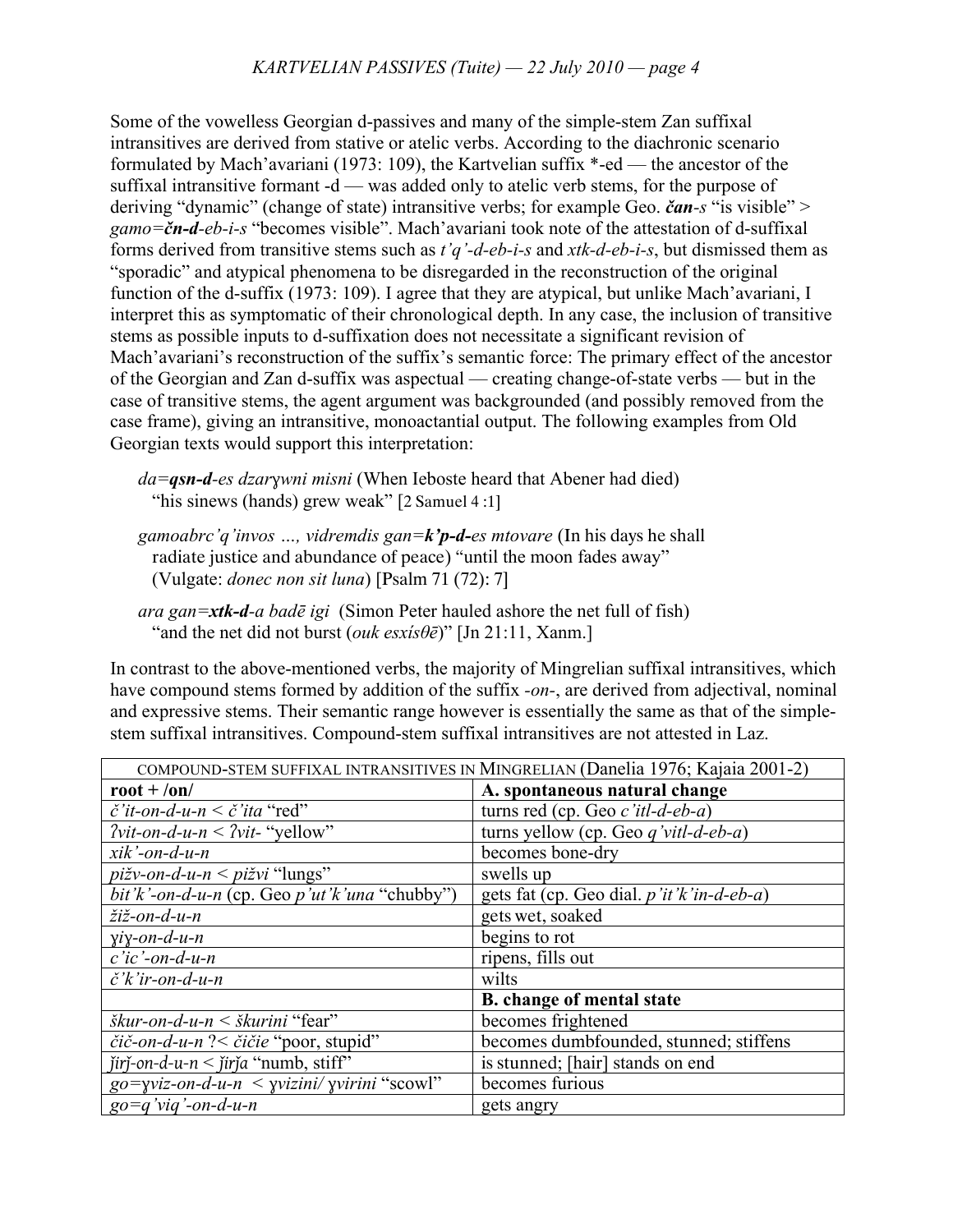In terms of the greater range of lexical categories from which stems can be formed, as well as their meaning, the Mingrelian compound stem d-intransitives can be compared to regular Old Georgian suffixal intransitives, especially those attested in the earliest documents . The suffixal intransitives occurring in the so-called Xanmeti texts  $(5^{th} – 8^{th}$  cc.) denote naturally-occurring events (get dark, become tender, appear, grow old); changes of state (become heavy, ill, poor; be healed); emotional reactions (become angry, worried, astonished; see the verb inventories in Sarjveladze 1971, Kajaia 1984). Notably absent from Mingrelian as well as the early Old Georgian corpus are suffixal intransitives denoting the undertaking of volitional actions such as Mod Geo *mɣer-d-eba* "begins to sing", *korc'in-d-eba* "gets married" and the like.

| <b>SUFFIXAL</b>      | <b>OLD GEORGIAN</b>                              | ZAN (LAZ-MINGRELIAN)     |  |
|----------------------|--------------------------------------------------|--------------------------|--|
| <b>INTRANSITIVES</b> |                                                  |                          |  |
| Type 1 (archaic):    | vowelless stems $(xtk-d$ - "burst"); other       | $L$ : all d-stems        |  |
| deverbal only        | anomalous d-stems (vic'q'-d-"forget")            | M: simple d-stems        |  |
| Type 2: denominal,   | (e)n- $(q'$ wav-n- "flourish"; suk-n- "fatten")  | (L: absent)              |  |
| deadjectival, etc.   | -d- $(cen-d$ - "sprout"; $ksin-d$ - "get angry") | M: compound -on-d- stems |  |
| <b>SEMANTICS</b>     | (1) spontaneous natural event or change of state |                          |  |
|                      | (2) nonvolitional change of psychological state  |                          |  |

**2. Root intransitives in Georgian and Zan.** The semantic characteristics of Laz and Mingrelian suffixal intransitives, as well as those attributed to the oldest verbs of this type in Georgian, are encompassed by the range of meanings associated with the third type of Class 2 verb mentioned at this beginning of this paper, the unmarked (*unišno*) or root intransitives. A further indication of a close link between the oldest Georgian suffixal intransitives and root intransitives is the verbalnoun formant *-om-a*, which appears in the masdar forms of Group II and IV root intransitives (see the tables below), as well as a handful of ancient suffixal intransitives, such as *t'q'd-oma* "breaking", *stkd-oma* "bursting".<sup>4</sup> I have divided root intransitives into eight semantic fields, of which four overlap with those of Old Georgian and Zan d- intransitives. The zone of non-overlap corresponds to meanings related to movement (or its lack, staying put).

|                                          | $\mathbf{\sigma}$               |                                   |
|------------------------------------------|---------------------------------|-----------------------------------|
|                                          | root intransitives              | d-intransitives                   |
| 1. natural, spontaneous change           | $dn$ - "melt"                   | <i>bnel-d-</i> "grow dark"        |
| 2. [incapacitating] change of            | tvr- "get drunk"                | <i>qsn-d-</i> "grow feeble"       |
| emotional/psychological/physical state   |                                 |                                   |
| 3. change of posture                     | $dg$ - "stand up"               |                                   |
| 4. "stay, remain"                        | $\check{s}t$ - "remain"         |                                   |
| 5. volitional movement                   | $dzvr$ - "move, creep"          |                                   |
| 6. appearance, sudden manifestation      | $t'q'vr$ - "appear, be manifest | $\check{c}n-d$ - "appear, become" |
|                                          | suddenly"                       | visible"                          |
| 7. sudden movement                       | $k'r$ - "shudder"               |                                   |
| 8. [destructive] effect of applied force | $c'q'vd$ "break"                | <i>xtk-d-</i> "break, burst"      |

### **Semantics of root intransitives compared to Old Georgian and Zan (Laz-Mingrelian) dintransitives (examples from Georgian)**

 <sup>4</sup> D-intransitive masdars in *-om-a* are particularly numerous in the northeast Georgian highland dialect Xevsur, where they appear in such forms as *ač'kavdoma* (cp. *a=č'kav-d-eb-is* "calls, cries out"), *gardaprindoma* (cp. *garda=prin-d-eb-is* "jumps across"; Ch'inch'arauli 2005)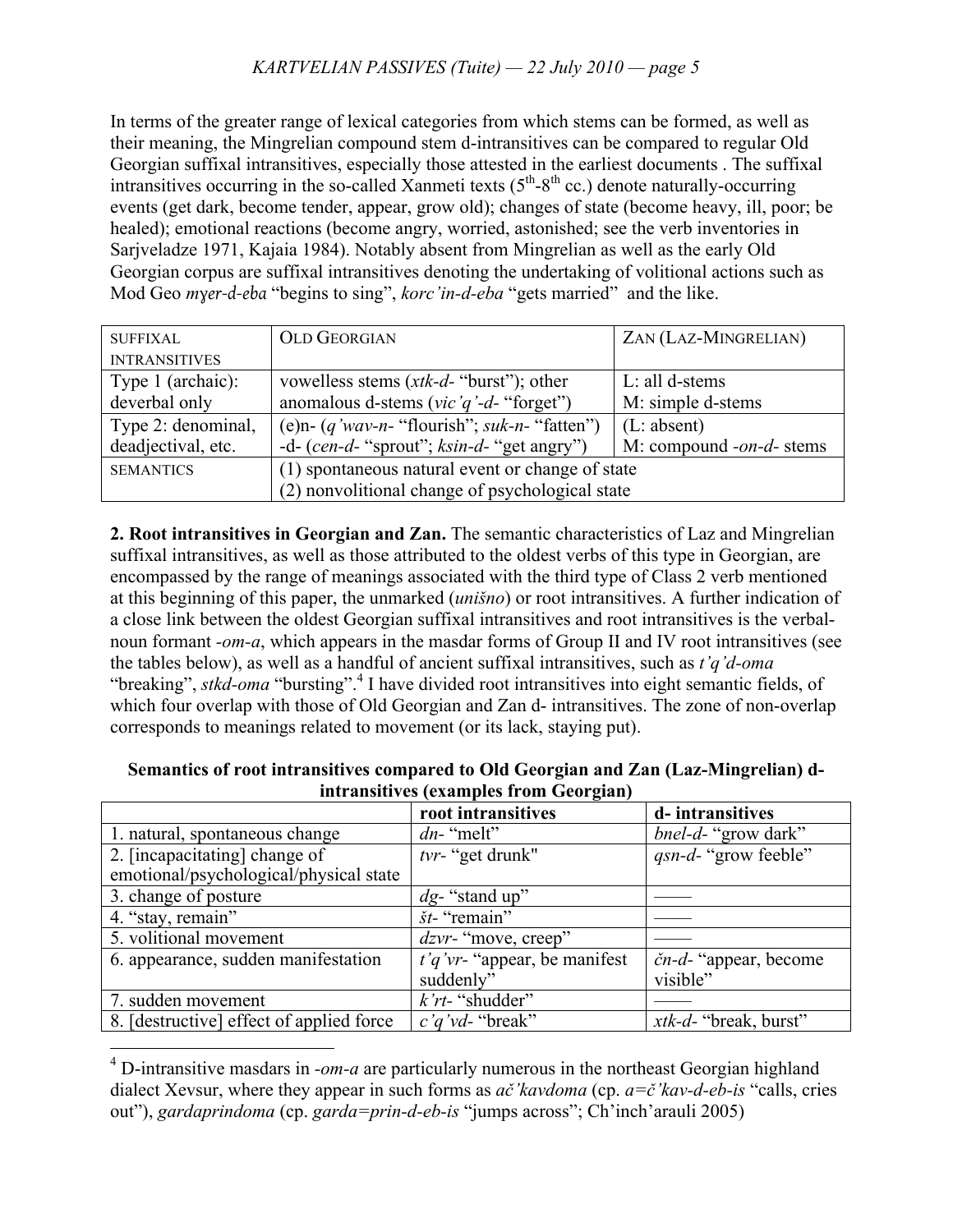New root intransitives are no longer formed in any Kartvelian language. Svan and Georgian have in the neighborhood of 80-90 each; the Zan languages have fewer, about two dozen (Lacroix 2009). An initial categorization of Georgian root intransitives can be made according to morphological properties, in particular the phonological contours of the root and the form of the corresponding transitive. This classification correlates in an interesting way with semantic features, rendering it potentially useful for grouping the root intransitives of the other Kartvelian languages. The first group is composed of root intransitives with simple 2- or 3-consonant stems. Some of these verbs undergo e-grade ablaut in the  $1<sup>st</sup>/2<sup>nd</sup>$ -person aorist (e.g. OGeo *gan=v-t'ep* "I became warm"). The corresponding transitives contain the transitivizing preradical vowel /a/ and the series marker /ob/, e.g. *v-a-t'p-ob* "I warm sthg". Mingrelian cognates of Georgian Group I root transitives show similar morphology, albeit with some differences in the series markers added to the verb stems (cp. Geo. *dn-eb-i-s*; M. *din-u-n < \*dn-av-n*; Tuite 2003).

| <b>Georgian root intransitives</b>                                              |                                                                                 |                                     |  |
|---------------------------------------------------------------------------------|---------------------------------------------------------------------------------|-------------------------------------|--|
| Group I. CS or CC stem, transitive in a- $\sqrt{-}$ ob; (most) masdars in -ob-a |                                                                                 |                                     |  |
| Ia. root shape /CS/; S1/2 aorist /CeS/ (S = /r, n, m/)                          |                                                                                 |                                     |  |
| <b>INTRANSITIVE</b>                                                             | <b>TRANSITIVE</b>                                                               | <b>MEANING</b>                      |  |
| $qm-eb-i-s$                                                                     | $a$ -qm-ob-s                                                                    | "dries"                             |  |
| $dn-eb-i-s$                                                                     | $a$ -dn-ob-s                                                                    | "melts"                             |  |
| $\check{c}'\check{k}'n$ -eb-i-s                                                 | $a-\check{c}$ 'k'n-ob-s                                                         | "wilts, withers"                    |  |
| $kr$ -eb-i-s                                                                    | $a-kr-ob-s$                                                                     | "vanishes, is extinguished"         |  |
| $z$ r-eb-i-s                                                                    | $a$ -zr-ob-s                                                                    | "freezes"                           |  |
| $\check{s}$ r-eb-i-s                                                            | $a$ -šr-ob-s                                                                    | "dries"                             |  |
| $cxr-eb-i-s$ (S1/2 aor. $-cxer$ )                                               | $a$ -cxr-ob-s                                                                   | "wanes, calms"                      |  |
| $tvr-eb-a$ $(-tver)$                                                            | $a$ -tr-ob-s                                                                    | "becomes drunk"                     |  |
| $s$ -zvr-eb-i-s                                                                 | $a$ -zr-ob-s                                                                    | "[skin, bark] peels off"            |  |
| švr-eb-a (-šver)                                                                |                                                                                 | "becomes tired, weary"              |  |
| $\gamma$ r-eb-a                                                                 |                                                                                 | "[plant] wilts, fades"              |  |
|                                                                                 | Ib. root shape /CG/ (consonant + grave [labial/velar/uvular]; S1/2 aorist /CeG/ |                                     |  |
| $t'$ <i>p</i> -eb-i-s $(-t'ep)$                                                 | $a-t'p-ob-s$                                                                    | "warms"                             |  |
| $t'$ k'b-eb-a                                                                   | $a-t'k'b-ob-s$                                                                  | $\overline{\text{``is}}$ sweetened" |  |
| $3y$ -eb-a (- $3ey$ )                                                           | $a$ -zy-eb-s/a-zy-ob-s                                                          | "is sated"                          |  |
| $lb$ -eb-a                                                                      | $a$ -lb-ob-s                                                                    | "softens"                           |  |
| $lp'-eb-i-s$                                                                    | $a$ -lp'-ob-s                                                                   | "rots"                              |  |
| $lqv-eb-i-s/lyv-eb-i-s$                                                         | $a$ -lqv-ob-s                                                                   | "begins to melt, thaw"              |  |
| $c$ xv-eb-i-s                                                                   | $a$ -cx-ob-s                                                                    | "is baked"                          |  |
| $c'q'v-eb-a$                                                                    | $a-c'q'$ -ob-s                                                                  | "is destroyed"                      |  |
| $gb$ -eb-i-s                                                                    | $a-gb-ob-s$                                                                     | "is boiled"                         |  |
| $sxw-eb-i-s$                                                                    |                                                                                 | "thickens, becomes stout"           |  |
| $\check{c}\check{c}$ w-eb-i-s                                                   |                                                                                 | "grows soft, tender"                |  |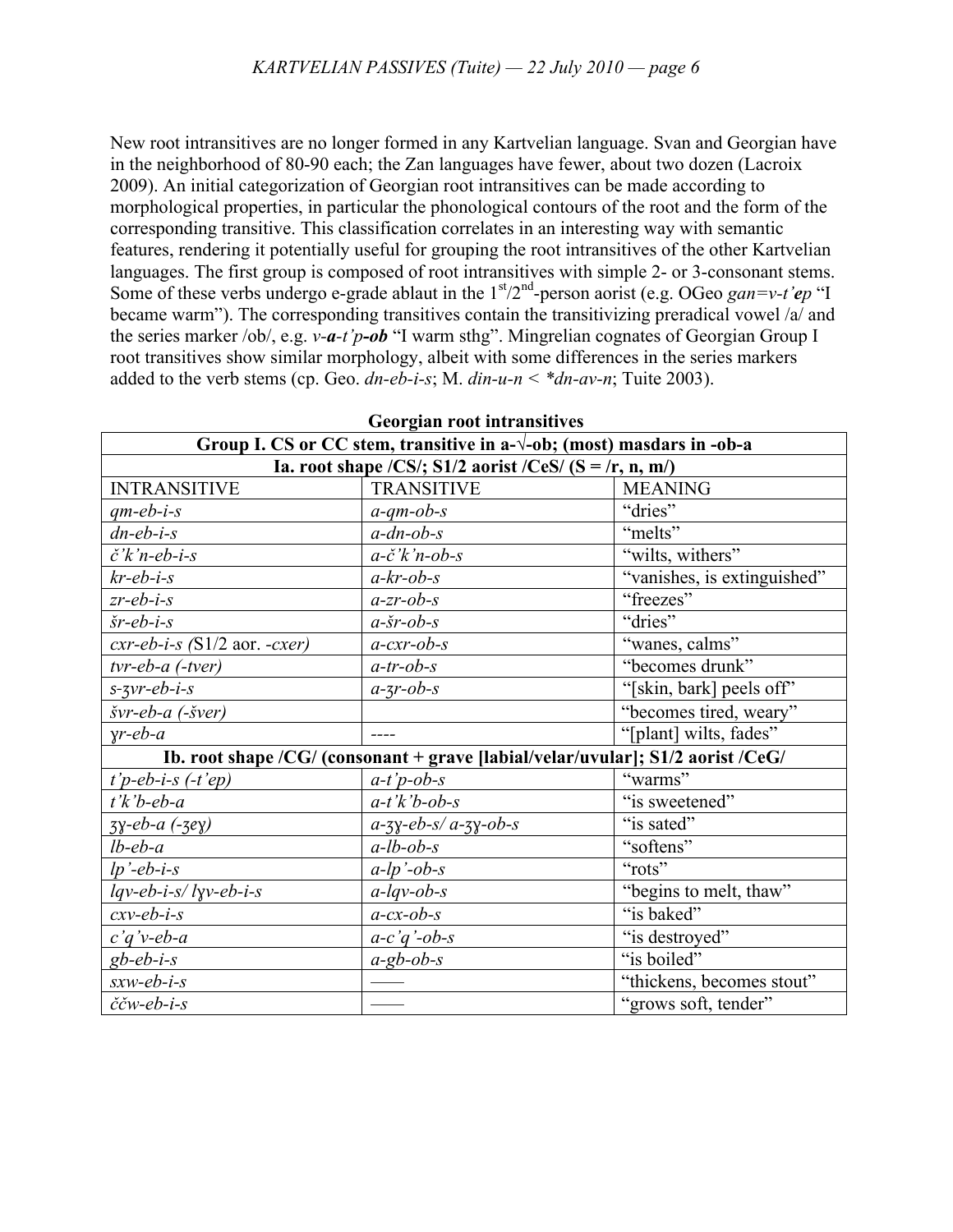| <b>INTRANSITIVE</b>                           | ACTIVE $(*a-\sqrt{-}(a)w-ew-)$ | <b>MEANING</b>              |  |
|-----------------------------------------------|--------------------------------|-----------------------------|--|
| $qm-eb-i-s$ ; M. xum-u-n                      | $a$ -qm-ob-s; M. o-xum-u-an-s  | "dries"                     |  |
| $dn$ -eb-i-s; M. din-u-n                      | $a$ -dn-ob-s; M. o-din-u-an-s  | "melts"                     |  |
| $kr-eb-i-s$ ; M. nkir-u- $(n)$                | $a$ -kr-ob-s; M. o-nkir-u-an-s | "vanishes, is extinguished" |  |
| $\check{s}$ r-eb-i-s; M. skir-u- $(n)$        | $a$ -šr-ob-s; M. o-skir-u-an-s | "dries"                     |  |
| $\gamma r$ -eb-a; M. $\gamma u r$ -u-n "dies" |                                | "[plant] wilts, fades"      |  |
| $\mid$ t'p-eb-i-s (-t'ep); M. t'ib-u-n        | $a-t'p-ob-s; M. o-t'ib-u-an-s$ | "warms"                     |  |

**Georgian Group I root transitives with Mingrelian cognates**

Group I root intransitives are associated with semantic fields  $1 \& 2$  in the diagram on the preceding page: various types of naturally-occuring changes of state (melt, dry, wilt, freeze, rot), including some that affect human subjects (become tired, drunk, sated). The second group of Georgian root intransitives are distinguished by their root shape — most of them end in alveolar stops — as well as the causative suffix *-en-* which appears in their transitive forms. Most Group II root intransitives denote types of voluntary movement, although a small number of them signify manifestation or appearance (semantic fields 3-6). Some Georgian Group II verbs have Zan cognates, although these do not manifest a transitive-stem morphology distinct from Group I.

| Group II. monomorphemic stem, transitive in $a-\sqrt{-}en$ ; (most) masdars in -om-a |                                  |                          |  |
|--------------------------------------------------------------------------------------|----------------------------------|--------------------------|--|
| IIa. root shape /CT/; S1/2 aorist /CeT/; $(T = /d, t, r/$                            |                                  |                          |  |
| <b>INTRANSITIVE</b>                                                                  | <b>TRANSITIVE</b>                | <b>MEANING</b>           |  |
| $\text{id-eb-i-s}$ (S1/2 aor. - $\text{ed}$ )                                        | $a-j(d)$ -en-s / (stative) z-i-s | "[one] sits down"        |  |
| sxd-eb-i-s (-sxed)                                                                   | ---- (stative) sxed-s            | "[many] sit down"        |  |
| s-c'vd-eb-a; Sv. li-hwd-i "give"                                                     | a-c'vd-en-s                      | "reaches for, attacks"   |  |
| $h$ -xvd-eb-a; M. xvad-u $(n)$                                                       | a-xvd-en-s / a-xved-r-eb-s       | "meets, encounters"      |  |
| $dzvr-eb-i-s$ $(-dzver)$                                                             | a-dzvr-en-s                      | "creeps, moves"          |  |
| št-/šd-eb-i-s (-šed); M. skid-u-n                                                    | a-št-en-s                        | "remains"                |  |
| ct-eb-i-s (-cet)/ cd-eb-a                                                            | a-ct-un-eb-s / a-cd-en-s         | "is mistaken, is wasted" |  |
| qd-eb-a (-qed); Sv. qed-ni                                                           | a-qd-en-s; 3sg aor. qad-a        | "go, happen"             |  |
| $t'q'vr-eb-a(-t'q'ver)$                                                              | $a-t'q'vr-en-s$                  | "appears unexpectedly;   |  |
|                                                                                      |                                  | [thunder] bursts"        |  |
| IIb. non-alveolar-final roots                                                        |                                  |                          |  |
| $c$ 'v-eb-i-s (-c'ev)                                                                | $a-c$ 'v-en-s / (stative) c'ev-s | "lies down"              |  |
| $dg-eb-i-s(-deg)$                                                                    | $a$ -dg-en-s / (stative) dg-a-s  | "stands up"              |  |
| rcxv-eb-i-s                                                                          | a-rexv-en-s                      | "causes shame (to sb)"   |  |

The small set of Georgian root intransitives that I will tentatively designate as Group III are characterized principally by the existance of medial verbs in -i- (ancient permansives?) paralleling the intransitives in -eb-. Most of them have complex roots similar in form to those of Group IV, but without ablauting transitives. On the whole, Group III verbs denote sudden, involuntary movements, especially when associated with fright or surprise (semantic field 7).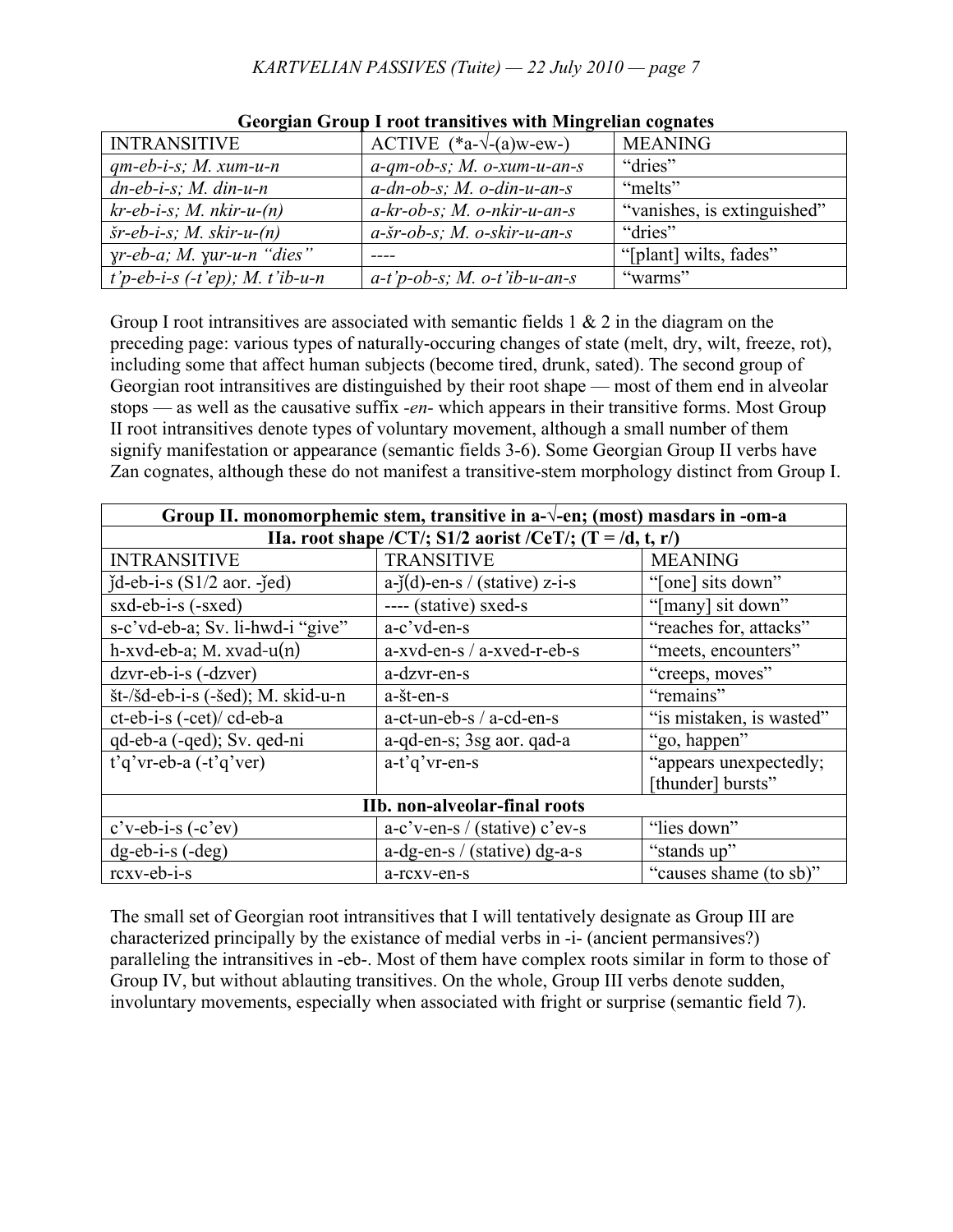| Group III. root intrans. contrasts with medial verb in /-i-s/; (most) masdars in -ol-a |                                      |                   |                      |
|----------------------------------------------------------------------------------------|--------------------------------------|-------------------|----------------------|
| IIIa. root shape $C(R)C$                                                               |                                      |                   |                      |
| <b>INTRANSITIVE</b>                                                                    | <b>MEDIAL</b>                        | <b>TRANSITIVE</b> | <b>MEANING</b>       |
| $k$ 'rt-eb-i-s                                                                         | $k'r$ <i>t</i> - <i>i</i> - <i>s</i> | $a-k'rt-ob-s$     | "shudders, trembles" |
| $prtx-eb-i-s$ ; M. <i>i-ntx-eb-un</i>                                                  | $prtx-i-s$                           | $a$ -prtx-ob-s    | "is startled"        |
| $\frac{3}{c}$ -eb-i-s                                                                  | $\frac{7}{c}$ -i-s                   | $a$ -zrc'-un-eb-s | "shakes, trembles"   |
| $x(l)t'$ -eb-a                                                                         | $x(l)t'-i-s$                         | $a$ -xt'-un-eb-s  | "jumps, leaps"       |
| $cb$ -eb-a                                                                             | $cb$ -i-s                            |                   | "is mad, raves"      |

The final group is comprised of root intransitives which are paired with ablauting transitives (athematic e-grade present, i-grade aorist). Group IV roots are phonologically more complex than those of Group I or II verbs, comprising an initial consonant or harmonic cluster, followed by a sonant (/r, l, n/ and a final occlusive, which for the large majority of Group IV roots has apical (dental-alveolar) articulation. In addition to their distinctive morphology, these meanings of these verbs, especially the majority of them that have apical-final stems, cluster in semantic field 8: destruction, disruption or distortion due to the application of force.

| Group IV. bimorphemic stems with ablauting transitives; masdars in -a//-om-a |                                                          |                                  |  |  |
|------------------------------------------------------------------------------|----------------------------------------------------------|----------------------------------|--|--|
| IVa. root shape /CS-T/ (apical-final: /t', d, t, $\hat{j}$ /)                |                                                          |                                  |  |  |
| <b>INTRANSITIVE</b>                                                          | TRANSITIVE (present /aorist)                             | <b>MEANING</b>                   |  |  |
| $\check{s}rt$ '-eb-i-s                                                       | $\check{s}$ ret'-s / $\check{s}$ rit'-a                  | "is extinguished, dried up"      |  |  |
| $sxtt -eb-i-s$                                                               | $s$ xlet'-s / sxlit'-a                                   | "slips, tears loose"             |  |  |
| $c'rt'-eb-i-s$                                                               | $c$ 'ret'-s / c'rit'-a                                   | "is drained, squeezed dry"       |  |  |
| $\check{c}$ 'q'lt'-eb-is / $\check{c}$ 'q'd-eb-a                             | $\check{c}$ 'q'let'-s / $\check{c}$ 'q'lit'-a            | "is crushed, mashed"             |  |  |
| $da=ylt'-a > daq'ta$ [Gurian]                                                | $\gamma$ let'-s / $\gamma$ lit'-a                        | "is shredded"                    |  |  |
| $c'q'(v)d$ -eb-a                                                             | $c'q'$ ved-s / $c'q'$ vid-a                              | "perishes; snaps in two, breaks" |  |  |
| $c'q'(m)d$ -eb-a                                                             | $c'q'me(n)d-s$ "destroys"                                | "perishes, is damned"            |  |  |
| $c'(mn)d$ -eb-a                                                              | c'me $(n)d$ -s / c'mi $(n)d$ -a                          | "[liquid] clarifies"             |  |  |
| $c'$ <i>k</i> 'nd-eb-a                                                       |                                                          | "[liquid] clarifies"             |  |  |
| $cvd$ -/ $cvt$ - $eb$ - $i$ - $s$                                            | $cvet$ -s / $cvit$ -a                                    | "wears out"                      |  |  |
| $b$ nd-eb-i-s                                                                | bned-s / bnid-a "stuns"                                  | "swoons, faints"                 |  |  |
| $g(l)$ j-eb-i-s                                                              | glej-s / glij-a                                          | "tears, shreds"                  |  |  |
| IVb. root shape /CS-C/ (labial or dorsal-final)                              |                                                          |                                  |  |  |
| <b>INTRANSITIVE</b>                                                          | <b>TRANSITIVE</b>                                        | <b>MEANING</b>                   |  |  |
| $drk'$ -eb-i-s (S1/2 aor. -derk')                                            | $\frac{d\mathit{rek}}{s}$ / $\frac{d\mathit{rik}}{s}$ -a | "bends, bows"                    |  |  |
| $zrk$ -eb-i-s                                                                |                                                          | "gets fat, greasy, sluggish"     |  |  |
| $k$ 'rb-eb-i-s (S1/2 aor. -k'erb)   k'reb-s / k'rib-a                        |                                                          | "gathers"                        |  |  |

Many Georgian Group IV root intransitives have Mingrelian and/or Laz cognates, the transitive correlates of which show evidence of ablaut.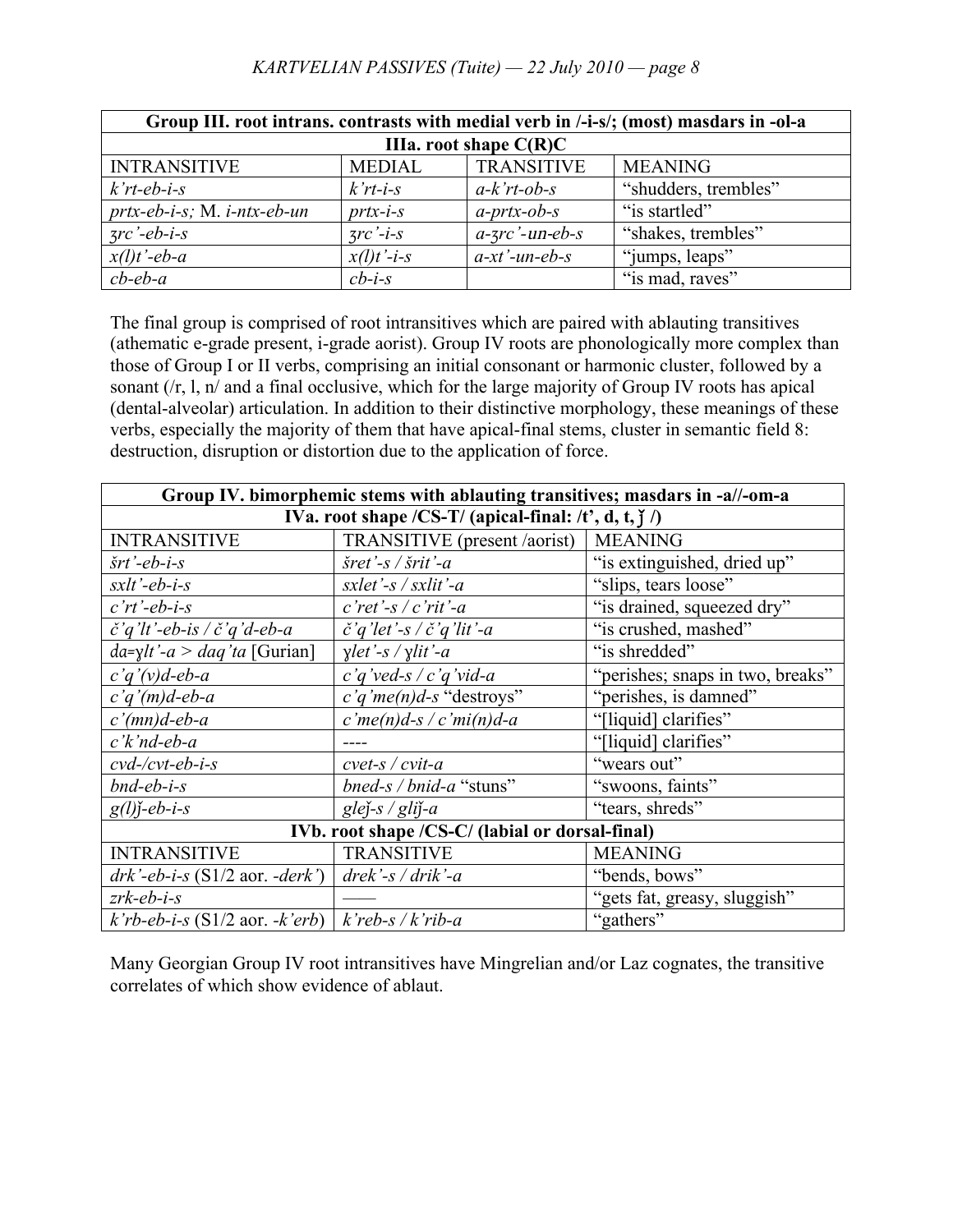| Georgian Group IV root transitives with Mingrelian cognates |                                                                           |                             |  |
|-------------------------------------------------------------|---------------------------------------------------------------------------|-----------------------------|--|
| <b>INTRANSITIVE</b>                                         | <b>TRANSITIVE</b>                                                         | <b>MEANING</b>              |  |
| $\check{s}rt'$ -eb-i-s; M. $\check{s}kirt'$ -u-n            | $\frac{5}{5}$ ret'-s / $\frac{5}{5}$ rit'-a; M. $\frac{5}{5}$ kirit'-un-s | "is extinguished, dried up" |  |
| $s$ xlt'-eb-i-s; M. u-cxirt'-u-n                            | sxlet'-s / sxlit'-a; M. cxilat'-                                          | "slips, tears loose"        |  |
| $c'rt'$ -eb-i-s; M. c'ird-u-n                               | $c$ 'ret'-s / c'rit'-a; M. c'irid-un-s                                    | "is drained, squeezed dry"  |  |
| $c'q'(v)d$ -eb-a; M. č'q'ord-u-n                            | $c'q'$ ved-s/ $c'q'$ vid-a; M. $\check{c}'q'$ vid-un-s                    | "perishes; breaks"          |  |
| $drk'$ -eb-i-s (S1/2 aor. -derk')                           | drek'-s / drik'-a; M. dirik'- $\partial n$ -s (<                          | "bends, bows"               |  |
| <i>M. dirk'-u-n</i> $(<$ * <i>drk'-aw-n</i> )               | $*drik - aw-s)$                                                           |                             |  |

Svan root intransitives have not been discussed up to now, since they represent a morphologically — if not semantically — homogenous verb class. All of them form their present stems by addition of the suffix *-en-*, and have athematic aorist stems marked by ablaut of the root vowel. Many, but not all of them, are associated with transitives which are likewise formed by ablaut (Topuria 1967; Tuite 1997).

| <b>SEMANTICS</b>           | <b>SVAN EXAMPLES</b>                        | <b>COGNATES</b> | <b>ABLAUTING</b>   |
|----------------------------|---------------------------------------------|-----------------|--------------------|
|                            |                                             |                 | <b>TRANSITIVES</b> |
| spontaneous change         | <i>leqw-n-i</i> "thaws, melts"              | G. $lqw-eb-i-s$ | mostly absent      |
| $(=$ Group I), N= 3-4      | $x-e-hwr-en-i$ "[sun] goes down"            |                 |                    |
| volitional movement        | qed-n-i "comes"                             | G. $qd$ -eb-i-s | mostly absent      |
| $($ = Group IIa), N = 25+  | $x$ -o-čd-en-i "escapes (from)"             |                 |                    |
| appearance, revelation     | gweb-n-i "is found"                         |                 | almost always      |
| $(=$ Group IIb), $N = 6-8$ | $x$ -o- $k$ 'wh-en-i "appears, is revealed" |                 | absent             |
| effect of applied force    | <i>xwet'-n-i</i> "is annihilated, dies out" | G. $xwet -s$    | almost always      |
| $(=$ Group IV), $N = 30+$  | beč'k'w-n-i "breaks, splits"                | "sweeps away"   | present            |

**Semantic subgroups of Svan root intransitives**

In order to bring this discussion back to suffixal intransitives, I will present what I believe is evidence of a significant link between them as a class and the root intransitives just discussed. In addition to the evident overlap of semantic fields, there is a formal similarity which merits investigation. One notes the comparatively high proportion of root intransitive stems with final dental stops. In the case of several Zan root intransitives with root-final /d/, comparison with Georgian cognates implies that this final segment originated as a suffix subsequently incorporated into the verb root (Mach'avariani 1973).

| Proto-Georgian-Zan | Mingrelian                                                         | Georgian                                |
|--------------------|--------------------------------------------------------------------|-----------------------------------------|
| $*_q$ 'r-/q'ar-    | $2 \text{ord-u-n}$ "rots" (masdar $2 \text{ord}a$ ) < * $q'ar-d$ - | $q'$ ar-s "stinks"                      |
| $*_{xun}$ -        | $xin(-)$ d-u-n "rots; dries up" (alternate                         | <i>xun-d-eba</i> "fades, becomes"       |
|                    | masdars: xind-u-a, xin-apa); cp. Laz v-i-                          | discolored"                             |
|                    | <i>xin-er</i> "I turn yellow (from fever)"                         |                                         |
| *wic''q'-          | $o$ -č'q'ord-u-n (masdar č'q'olada); ep. Laz                       | a-vic'q' <b>-d</b> -eb-a, i-vic'q'-eb-s |
|                    | $o-\check{c}'$ <i>k</i> ' ond-u-n [Klimov 1998: 53]                | "forgets"                               |

The existence of Zan cognates of Georgian root intransitives with fused root-final /d/ leads one to wonder (1) if any Georgian verb roots also contain the ancestor of the d-suffix, and if so, (2) whether the d-suffix in fact originated as a formant of what are now root-intransitive verbs.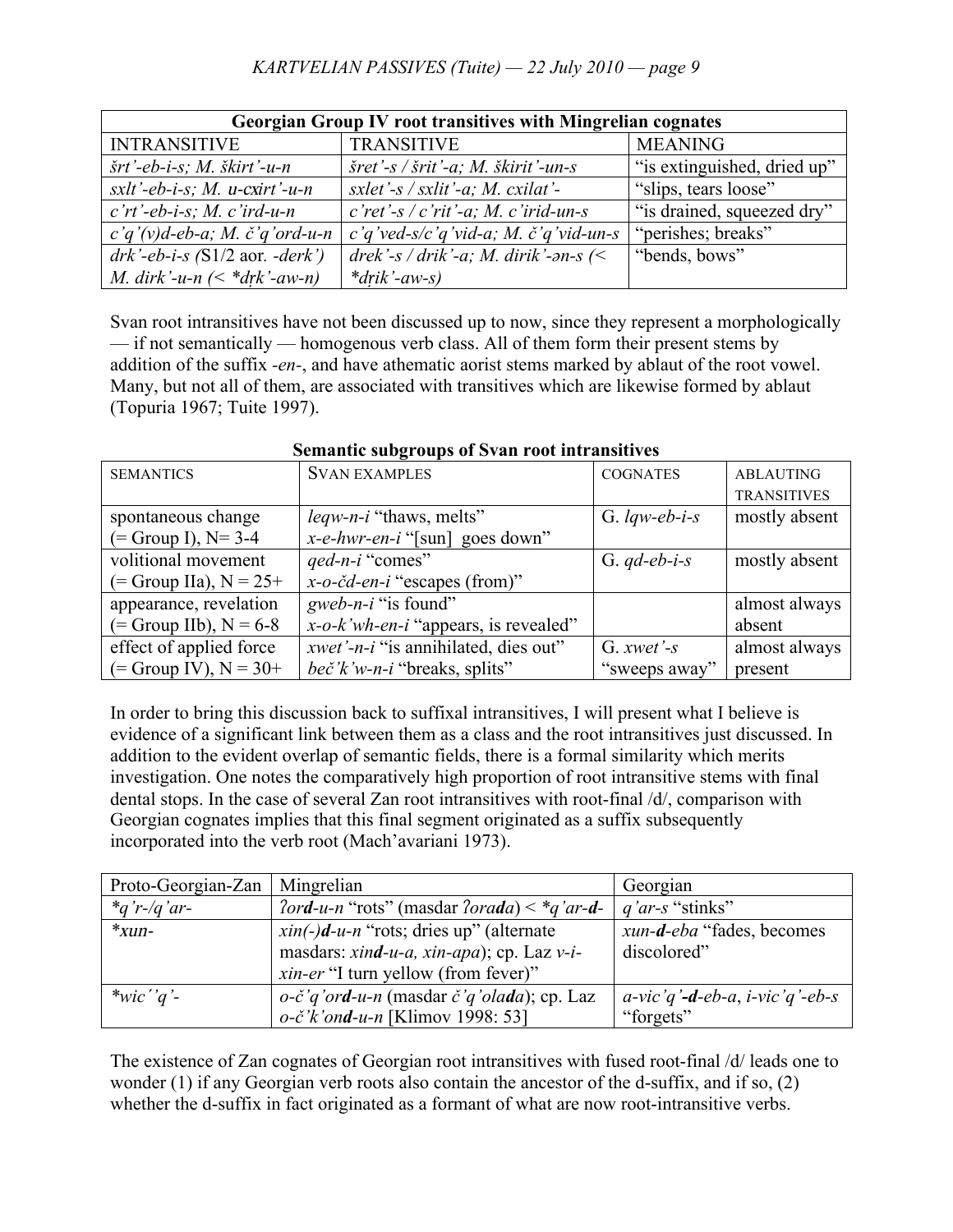| bimorphemic verb root        |                                            |                  | basic root [Vogt 1947; Klimov 1998]        |
|------------------------------|--------------------------------------------|------------------|--------------------------------------------|
| *bn-ed-                      | Geo. bnd-eb-i-s "swoons"; bned-s           | $*bn$ -/bin-     | Geo. $da=i-bn-ev-a$ "be confused,          |
|                              | "stuns"                                    | /ben-            | scattered"; bn-el-a "dark"                 |
| $\cdot$ <sup>*</sup> c'r-ed- | Geo. c'rt'-eb-i-s; Mingr. c'ird-u-         | $*$ c'ur-        | Geo. c'ur-av-s; Mingr. c'ir-an-s           |
|                              | $n$ "is squeezed dry"                      |                  | "wrings, presses"                          |
| $*_{S}$ 'x-ed-               | Geo. sxd-eb-i-s "[many] sit                | $*_{S}$ 'x-      | Geo. $da = sx-am-s$ "seats/places"         |
|                              | down"                                      |                  | [many]"                                    |
| $*$ šr-et'-                  | Geo. šrt'-eb-i-s; Mingr. škirt'-u-n        | $*_{\text{SWT}}$ | Geo. $\check{s}$ r-eb-a; Mingr. skirt'-u-n |
|                              | "is extinguished, dried up"                |                  | "dries up"                                 |
| *č'q'l-et'-                  | Geo. $\check{c}'q'l'$ -eb-is; Mingr.       | *č'q'l-          | Geo. $da = \check{c}'q'l$ -em-a "crush,    |
|                              | $\check{c}$ 'q'ilit'- "is crushed, mashed" |                  | squash"                                    |

Here, then, is the hypothesis to be investigated: The ancestor of the intransitive suffix /-d/ was once employed to form what were for all intents and purposes new members of the root-intransitive verb class. In order to assess the well-foundedness of this proposal, it will be necessary to look into the evidence that a suffix related to /d/ can be segmented from root intransitives and perhaps other verb types, and then evaluate the semantic plausability of such a scenario.

**3. The d-suffix and ancient verb-stem formants.** The possibility that the final VC segments in verb roots such as /bned/ and /šret'/ originated as a distinct morpheme has been proposed on several occasions by Kartvelologists. In his eccentric grammar of Old Georgian, Marr (1925: 140-1) deemed verb roots in final /(e)t'/ sufficiently numerous and semantically analyzable to

| $_{33}^{35}$ ( $\mathcal{A}_{3}^{36}$ <i>rycamb</i> , cp.    | $3 - 376 - 36$ <i>pbisy</i> |
|--------------------------------------------------------------|-----------------------------|
| $\lambda^{0}$ org-o $3y^{6}$ <sup>1</sup>                    | $3$ -bbgs- $10^6$ cpusan    |
| <b>Вер очищать</b> (отъ ветвей)                              | $3 - \frac{36}{10}$ rauty   |
| შრ (← შვრაშრვ: м. შურ-ი                                      | 3-f6-36 npounmensan.        |
| $\therefore$ dyina)                                          |                             |
| $\hat{V}$ ல் (← $\hat{V}$ 3ல்: $\hat{V}$ ურა <i>выжал</i> ъ) |                             |

merit designation as a distinctive stem class (*poroda*). Alongside the above-mentioned  $\text{Xer}^{\prime}$  and  $\text{C}^{\prime}$  red(t<sup>\*</sup>)/, Marr analyzed the transitive roots /k'vnet'/ "gnaw" < /k'ben/ "bite" + /et'/; and /sxlet'/ "tear off" < /sxl/ "prune [vine, branch]" + /et'/. In his view, the dental suffix was a sort of pluralizer — a

function he also assigned to the suffixal intransitive formants  $\frac{d}{dx}$  and  $\frac{dm}{dx}$  associated with "frequency" or "persistence" (*nastojčivost´*). Even if one questions Marr's inclusion of /t'/-final verbs as a stem type comparable to passive, subjective-version and causative stems, he deserves credit for having pointed out the possibility of segmenting out the /(e)t'/ element, attempting to associate it with semantic content, as well as linking it to the /d/-intransitive formant. Root-final VC segments were inventoried and analyzed in an insightful and important 1947 article by Hans Vogt. Following up on suggestions made by Topuria and Chikobava, Vogt hypothesized that a significant number of Georgian ablauting verbs of the form  $/$ C<sup>n</sup>-VC $/$ , of which root intransitives represent a subset, were originally composed of a root followed by a -VC "primary suffix" (by which he designated verbal suffixes that appeared in all tense/aspect series). The /-et'/ segment isolated by Marr was one such primary suffix, but Vogt identified many others, representing almost every place and mode of articulation in the Georgian consonant inventory. It should be pointed out that not all transitive verbs with i/e ablaut are associated with root intransitives; indeed only a minority of them are.<sup>5</sup> Nonetheless i/e ablauting verbs can be treated as a class, not

 $<sup>5</sup>$  The relationship between root intransitives and i/e ablauting verbs remains to be worked out in detail.</sup> Some Georgian ablauting transitives with prefixal passives have Zan or Svan root-intransitive cognates,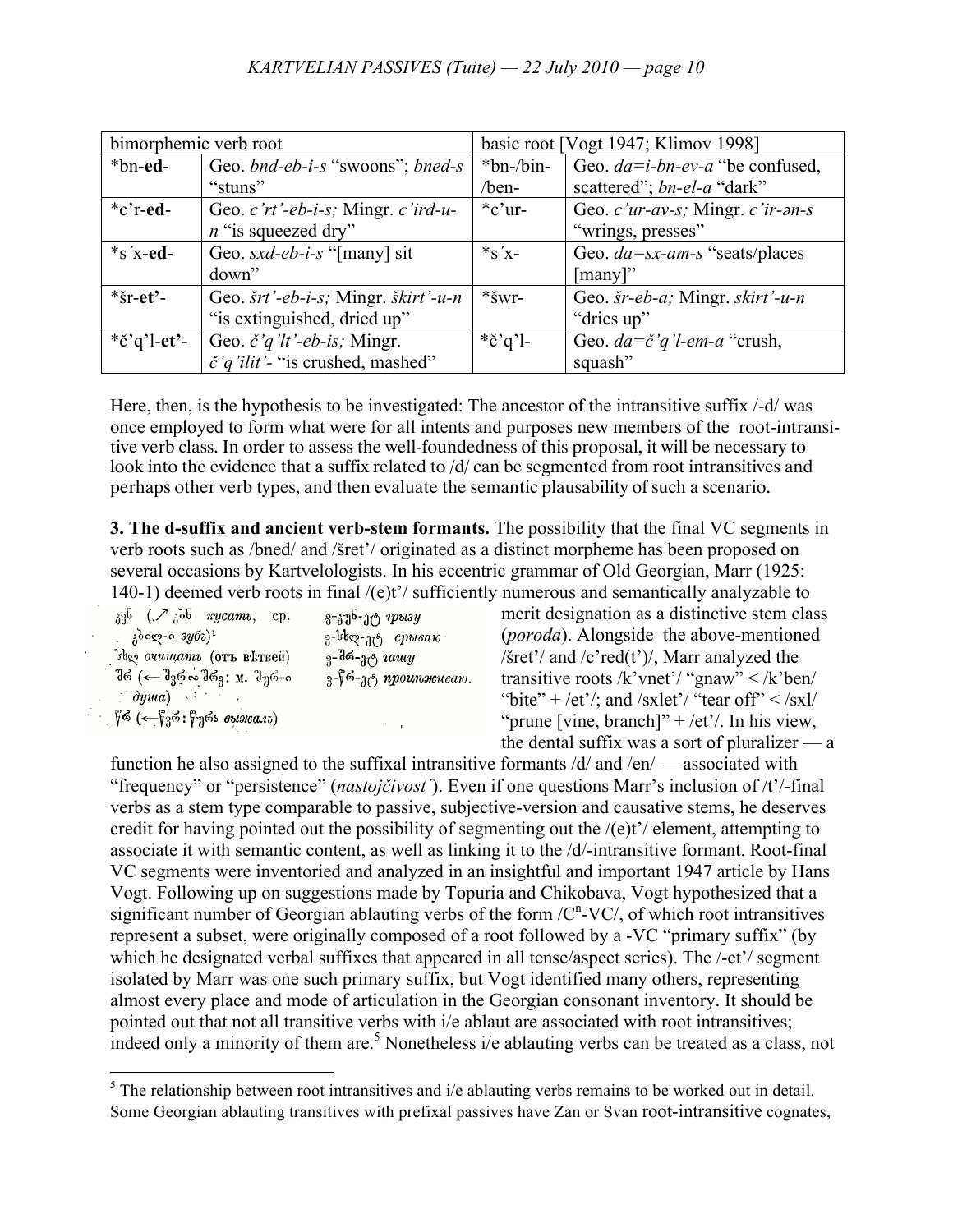only on morphological grounds but also with regard to their meaning. On the whole, these verbs denote various manifestations of violent, distorting, or disintegrating force applied to an object: slapping and beating (*txleš-, t'q'ep'-*), tearing and shredding (*dɣlez-, pxrec'-*), twisting (*grex-, znek-*), poking (*čvret'-, čxvlek'-*), squashing (*žɣvlem-, sres-*), pinching (*p'rc'k'en-, čkmet'-*) and noisy eating (*tkvlep-, xvrep'-, k'vrex-*). Rather like the English monosyllabic expressives analyzed by Rhodes & Lawler (1981), one can detect groups of Georgian i/e-ablauting transitives with phonetically similar initial or final segments which also share more or less precise elements of meaning. Some segments of this kind were included by Klimov in his Kartvelian etymological dictionary (1998: 44-48). In the following table I have assembled sets of Georgian ablauting verbs which appear to have been formed by the addition of -VC primary suffixes to ancient roots.

| "root"              | labial stop          | labial nasal                | dental stop               | sibilant       | alveolar<br>affricate | velar stop       |
|---------------------|----------------------|-----------------------------|---------------------------|----------------|-----------------------|------------------|
| $kl-$               | klep plane           |                             | klet, klet' tear          | kles plane off |                       |                  |
| abrade              |                      |                             | [skin] off                | kleš rub       |                       |                  |
| čxvl-/čxr-          |                      |                             | čxvlet' pierce,           |                |                       | čxrek' stir,     |
| $/$ čvr-            |                      |                             | čvret'/ č'vret            |                |                       | rummage,         |
| poke                |                      |                             | perforate                 |                |                       | čxvlek' poke     |
| $xvr-$              | xvrep' slurp         | <i>xvrem</i> crunch,        | xvret' perforate          |                |                       |                  |
| gnaw                |                      | nibble                      | [gnaw through?]           |                |                       |                  |
| $\check{c}'q'(v)l-$ | $\check{c}$ 'q'vlep' | $\check{c}$ 'q'lem crush,   | $\check{c}$ 'q'let' crush |                |                       |                  |
| crush               | crush, mash          | squash                      |                           |                |                       |                  |
| $t'(v)$ l-          | t'vlep' lick,        |                             |                           |                |                       | $t$ 'lek' lick   |
| lick                | pick clean           |                             |                           |                |                       | clean            |
| $\gamma r$ - twist? |                      | <i><u>yvrem</u></i> hostile |                           |                | yrec twist,           | <i>yrek</i> bend |
| growl?              |                      | expression                  |                           |                | make face;            |                  |
|                     |                      |                             |                           |                | yrej/yreč'            |                  |
|                     |                      |                             |                           |                | grimace               |                  |

Similar phono-semantic clusters can be discerned among the 80 or so Svan ablauting verbs:

| <b>ONSET</b>             | <b>CODA</b>   | <b>INTRANSITIVE VERB</b> | <b>MEANING</b>              |
|--------------------------|---------------|--------------------------|-----------------------------|
| $b-$                     | č'k'w         | beč'k'w- $(e)$ n-i       | splits, bursts              |
|                          | qw            | $b$ eqw- $(e)$ n-i       | splits in two               |
|                          | tk            | $b$ etk- $(e)$ n-i       | explodes                    |
|                          |               | $x-a-bl-e$ (trans.)      | hurls, smacks down          |
| $tx-$ (cp. Geo. $tx-$    | $\mathsf{k}'$ | $x$ -e-tx $k$ '-en-i     | drips (on $sb/sthg)$        |
| " $pour")$               |               | $txer-(e)n-i$            | burst & leak                |
|                          | р             | $x$ -e-txp-en-i          | is covered (by sthg)        |
| $k'w-$ (? Geo. $k'val$ - | Š             | $k$ 'weš-en-i            | confesses, reveals (secret) |
| "trace, footprint")      | h             | $x$ -o- $k$ 'wh-en-i     | is revealed, made known     |
| $C'$ - (? Geo. c'vet-    | px            | $x-e-c'px-en-i$          | drips (on $sb/sthg)$        |
| "drip")                  | <b>kw</b>     | $x-e-c'kw-en-i$          | drips (on $sb/sthg)$        |

e.g. Geo *qleč-s, i-qlič-eba* "tear off"; Ming. *xorck-u-n* "bursts", Laz *xrock-un* "[animal] dies" [Klimov 1998: 339]. This could betoken the earlier existence of cognate root-intransitives in Georgian.

 $\overline{a}$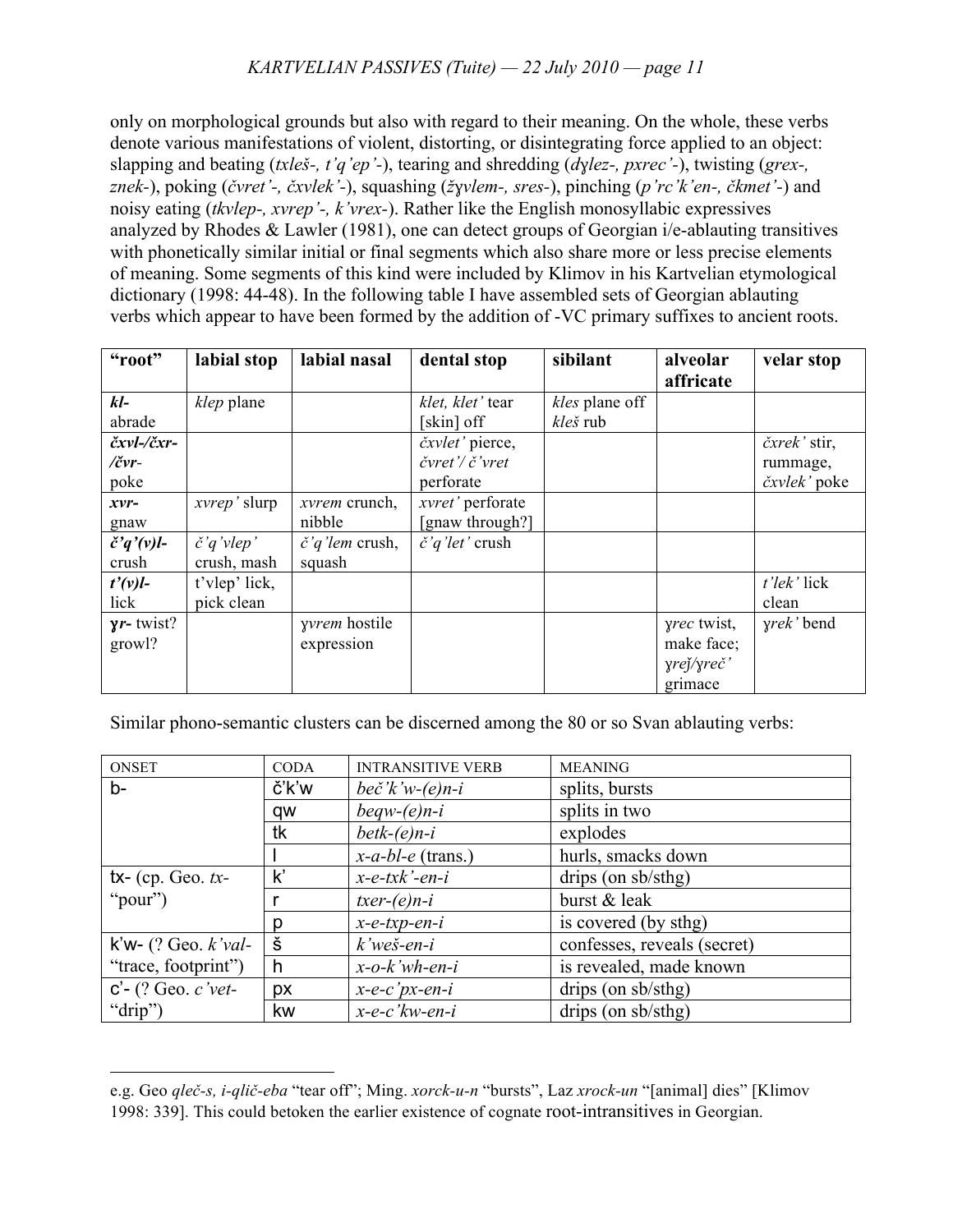## *KARTVELIAN PASSIVES (Tuite) — 22 July 2010 — page 12*

| <b>ONSET</b> | <b>CODA</b> | MEANING                          |                                                   |
|--------------|-------------|----------------------------------|---------------------------------------------------|
| kl           |             | plane off (cp. $kl$ -ib- "file") | core cluster:                                     |
| k            |             | tear skin off                    | $ONSET = k1$                                      |
| kl           |             | chafe, take skin off             | CODA 1: $-t'/t$ [+change of state: take skin off] |
| k            | S           | plane, round off                 | OTHER CODAS: -p/-s/-š                             |
| kl           |             | rub down (sharp edge)            |                                                   |

### **Phono-semantic clusters of Georgian e/i ablauting verbs 1. rub/abrade/scrub/strip**

# **2. perforate/poke/stick**

| <b>ONSET</b>      | <b>CODA</b> | <b>MEANING</b>     |                                            |
|-------------------|-------------|--------------------|--------------------------------------------|
| ČХ                |             | stick in sthg      | base                                       |
| čxvl              |             | poke               | derived stem cluster:                      |
| čxvl              |             | puncture           | ONSET = base $(\text{cx}[v]r/l)$           |
| čxr               |             | poke, rummage      | CODA 1: -t' [change, completion: puncture] |
| čvr               |             | make holes in sthg | $\text{CODA}$ 2: -k' [poke]                |
| $\check{C}'(V)$ r |             | perforate          | (partial inversion: glottalization)        |
| qvr               |             | perforate          | peripheral? onset w/o initial affricate    |

## **3. rip/tear/shred**

| <b>ONSET</b> | <b>CODA</b>           | <b>MEANING</b>  |                                    |
|--------------|-----------------------|-----------------|------------------------------------|
| čkl          |                       | tear to shreds  | core cluster:                      |
| $p'(x)$ r    | $\mathbf{C}^{\prime}$ | rip             | ONSET: stop+velar/uvular+liquid    |
| p(x)r        | $\mathbf{C}^{\prime}$ | r <sub>1D</sub> | CODAS: dental-alveolar-palatal     |
| dyl          |                       | rip, shred      |                                    |
|              |                       | rip, swindle    | periphery (onset w/o initial stop) |
| gl           |                       | tear            |                                    |
| pl           |                       | rip, shred      | also peripheral to above?          |

### **4. twist/bend**

| ONSET     | <b>CODA</b> | <b>MEANING</b> |                                       |
|-----------|-------------|----------------|---------------------------------------|
| <u>gr</u> |             | twist, twirl   | core?                                 |
| γr        |             | bend, crook    | ONSET: $g/\gamma+r$                   |
| . yr      | C           | twist, contort | CODAS: -x/-k'/-c (semantic contrast?) |
| dr        |             | bend, twist    | periphery                             |
| br        | C           | warp, twist    |                                       |
|           |             | twist, curl    |                                       |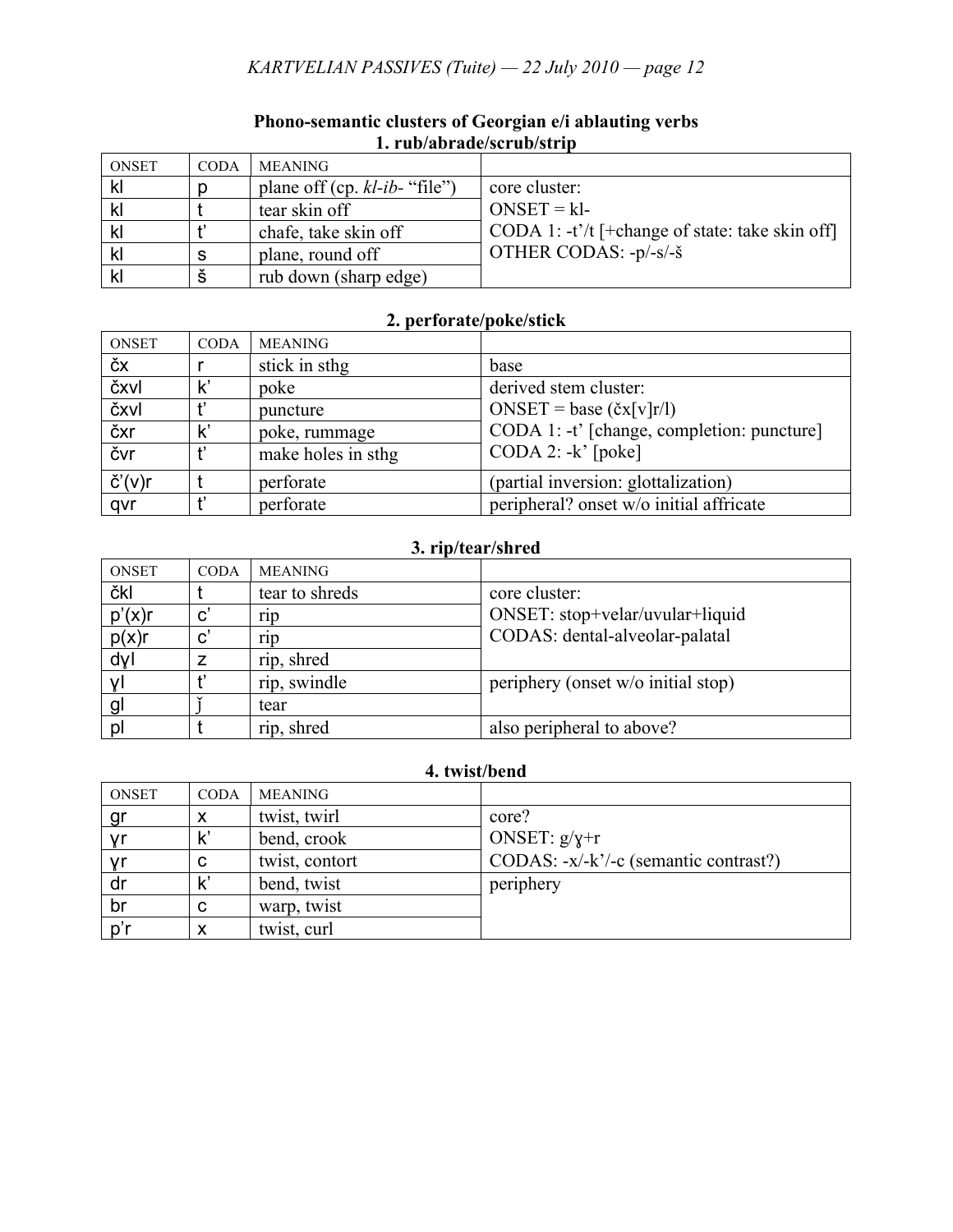| <b>ONSET</b> | <b>CODA</b> | <b>MEANING</b>                             |                                        |
|--------------|-------------|--------------------------------------------|----------------------------------------|
| γr           | n           | growl                                      | base: yr- "growl"?                     |
| γr           | C           | contort (saxes yrecs makes a face)         | core cluster                           |
| γr           | č'          | grimace, bare teeth                        | $ONSET = base$                         |
| γr           |             | grimace                                    | CODAS: alveolar affricate              |
| $k$ 'r       | č'          | $(i)$ cut; $(ii)$ bare teeth               | (variant of above)                     |
| yrč'         | n           | gnash teeth $(\leq \gamma r - e\check{c})$ | secondary cluster:                     |
| xrč'         | n           | gnash, grind teeth                         | $ONSET = core cluster (yr\texttt{C}')$ |
| XČ'          | n           | bare teeth                                 | periphery of above                     |
| pč           | n           | open (mouth) wide, gawp                    |                                        |
| byv          |             | frown angrily                              | peripheral cluster (related by partial |
| yvr          | m           | be sullen                                  | inversion?)                            |

#### **5. distorted facial expression**

| 6. loud eating |               |                |                                      |  |
|----------------|---------------|----------------|--------------------------------------|--|
| <b>ONSET</b>   | <b>CODA</b>   | <b>MEANING</b> |                                      |  |
| sl             | k             | lick, lap      | cluster I (lick, lap)                |  |
| ťI             | $\mathsf{k}'$ | lick up        | ONSET = apical: $s/t'$ +(v)+ l/r-    |  |
| svl            | p'            | lap up, slurp  | CODA 1: $-k/k$                       |  |
| svr            | p'            | lap up         | CODA $2: -p'$                        |  |
| t'vl           | p'            | lick clean     |                                      |  |
| tkvl           | n             | gobble, slurp  | cluster II (gobble, slurp)           |  |
| xvl            | n             | gobble up      | ONSET = dorsal: $(t)k/x + (v) + 1/r$ |  |
| <b>XVr</b>     | p'            | slurp, sip     | $ CODA: -p'/p$                       |  |
| xvr            | m             | nibble         | periphery of above clusters          |  |
| t'k'v          |               | chew, gnaw     |                                      |  |

The clusters of ablauting verbs with initial /kl-/ and /čxvl-/čxr-/čvr-/ (clusters 1 & 2) provide contrasts indicative of what the earlier semantic force of /-et'/ and /-et/ might have been. Juxtaposing *čxvlet'* "pierce" vs. *čxvlek'* "poke"; *klet, klet'* "tear [skin] off" vs. *kleš* "rub", gives the impression that /-et'/ signalled change of physical integrity through the act of poking (in the sense of perforating the object), and a similarly dramatic change in the case of the second contrast. Dental codas are also frequent in the "rip, shred" cluster (#3). By contrast, /eT/ segments do not occur in verb clusters 4-6, denoting twisting/ bending, loud eating and distorted facial expressions. I hypothesize therefore that one of the functions of ancient Georgian /et'/ was the connotation of a change of state or physical integrity.

Can the stem-formant /et'/ be plausibly linked to the intransitive suffix /d/ on phonetic grounds? Klimov (1998: 45-46) made such a proposal, albeit with the time line going in the opposite direction. He accepted Marr's argument that /et'/ could be segmented from ablauting verbs, adding that "originally it might have been a marker of Aktionsart". In his opinion, however, the initial phonological form was \*-ed/-id, with -et'/-it' as a variant that arose for the most part within Georgian as an "expressive substitution" (1998: 319), although some of his etymologies presuppose that the glottalized variant arose much earlier, in the common ancestor of Georgian and Zan (1998: 230, 253).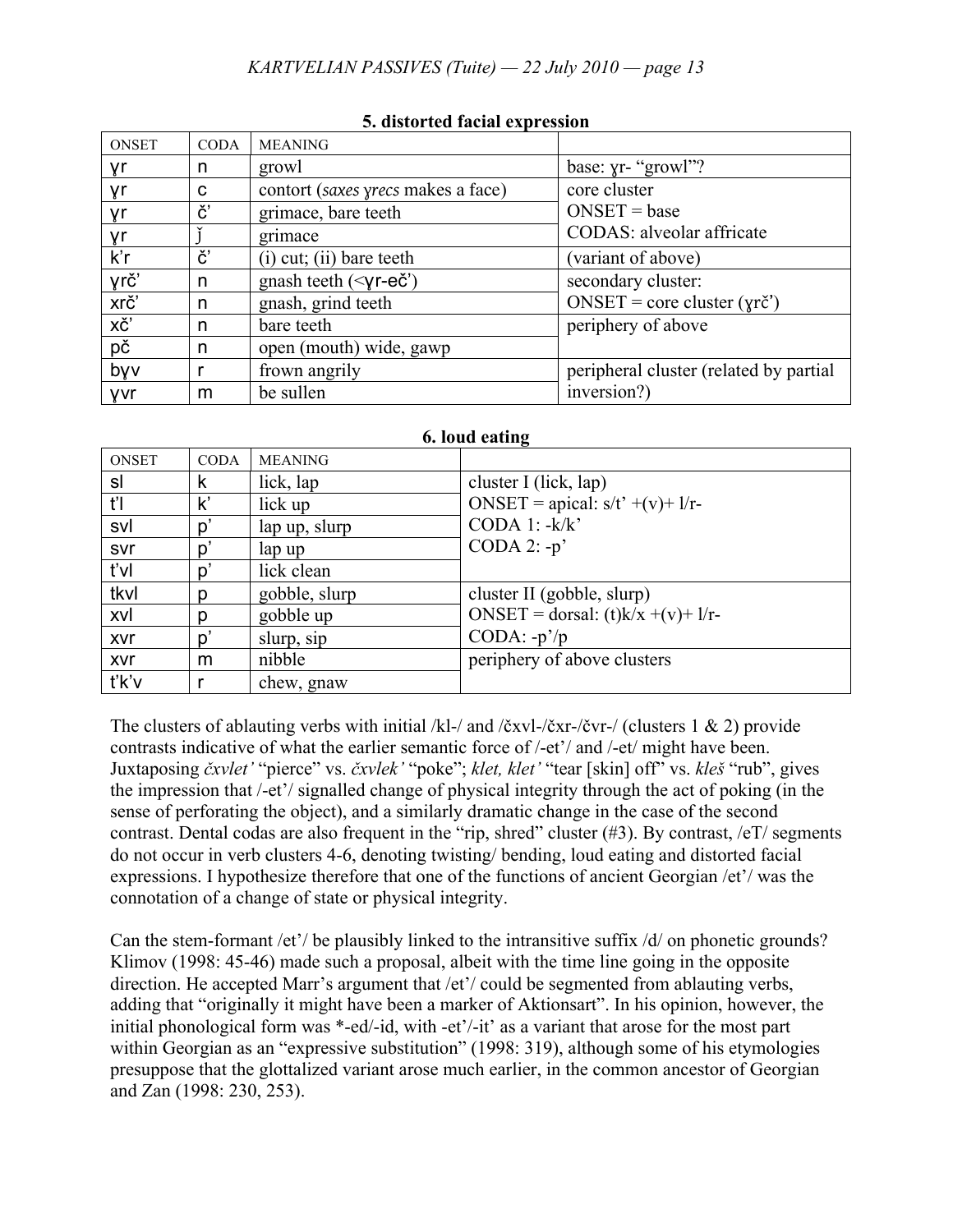| verds with stein formant "-ed/-id (Kinnov 1998) |                                             |                                |                              |  |  |
|-------------------------------------------------|---------------------------------------------|--------------------------------|------------------------------|--|--|
|                                                 | Georgian                                    | Zan                            | Svan                         |  |  |
| $CK *c'q'w$ -ed/-id/-d                          | OG c'q'wed-a; G.                            | M. $\check{c}$ 'q'ord-u-n      | $\check{g}q'ed$ -n-i "falls; |  |  |
| "perishes; breaks"                              | $c'q'$ vet'-s; $c'q'$ d-eb-a                |                                | [gun] goes off"              |  |  |
| $CK$ *xw-ed/-d "meet, be                        | $OG$ xwd-eb-i-s, xwed-a                     | $M. v-xvad-i$                  | $x$ -e-xw-a "meets",         |  |  |
| found"                                          |                                             |                                | $x$ -a-xwid "met"            |  |  |
| GZ (CK?) *sxl-et'/-t'slip,                      | $s$ <i>xlt</i> '-eb-i-s                     | M. $c$ xirt'-u-n               | ? $cx$ wed-n-i               |  |  |
| tear loose"                                     |                                             |                                | "breaks off, is              |  |  |
|                                                 |                                             |                                | interrupted"                 |  |  |
| GZ * $\zeta r$ -et'/it'/-t' "extinguish"        | $\check{s}rt$ '-eb-i-s                      | $M.$ škirt'-u-n                |                              |  |  |
| GZ *yl-et'/it'/-t' "tear up"                    | $\chi$ let'-s/ $\chi$ lit'-a                | M. $\gamma$ <i>ilit'</i> -un-s |                              |  |  |
| GZ *qwr-et'/it'/-t' "make                       | $qwret'$ -s/qwrit'-a                        | M. xvirit'un-s                 |                              |  |  |
| holes, pierce"                                  |                                             |                                |                              |  |  |
| GZ * $\check{c}xw(l)$ -et'/it'/-t' "prick,      | $\check{c}$ xvlet'-s / $\check{c}$ xvlit'-a | M. čxvirt'-un-s                |                              |  |  |
| stick into"                                     |                                             |                                |                              |  |  |
| GZ $* \check{c} q' l - et' /it' / -t'$ "crush,  | $\check{c}$ 'q'lt'-eb-is                    | M. $\check{c}$ 'q'ilit'-       |                              |  |  |
| crumple"                                        |                                             |                                |                              |  |  |
| GZ $\ast c$ 'r-ed/-id/-d "strain,               | OG c'red-a; G. c'rt'-                       | Mingr. $c$ 'ird-u-n            |                              |  |  |
| squeeze"                                        | $eb-a$                                      |                                |                              |  |  |
| ? GZ *zyw-ed/-d "limit,                         | $zyud-av-s$ "encloses"                      | M. $o$ -zyod-uan-s             |                              |  |  |
| enclose"                                        |                                             | "exterminates",                |                              |  |  |
|                                                 |                                             | $zyvind-un-s$                  |                              |  |  |
|                                                 |                                             | "beats, whips"                 |                              |  |  |

**verbs with stem formant \*-ed/-id (Klimov 1998)**

The three-way distinction among plain (voiced), aspirated and glottalized occlusives is of course phonemic in the Kartvelian languages, but the distribution is less than arbitrary in certain domains of the lexicon. As has been noted by Neisser (1953: 7-10) and Holisky (1981: 123-4), numerous Georgian expressive verbs have doublets or near-doublets in which glottalic parameters are correlated with differences in intensity, pitch or other features of the soundmotion complex denoted by the verb stem (for example, *tuxtux-eb-s* "thick boiling liquid (jam, sauce) bubbles" (cp. *duɣ-s* "boils"); *t'q'ap'-uni* "clatter of horse's hooves; patter of feet", *tkapatkupi* "loud splatter of rain, clatter of hooves"; *dɣveb-s* "churns [butter]", *tkvep-s* "whips [eggs]". Alongside phonosemantically-motivated deployments of voicing and glottalization are seemingly sporadic variants, such as the synonyms *čvret'-s* and *č'vret-s* "perforates", in which the glottalization feature appears to have migrated from the root coda to the onset. The other domain characterized by a non-arbitrary distribution of glottalic features is the inflectional morphology. As is the case in many other languages (Jakobson 1958; Hopper & Traugott 2003: 155), 'marked' phonemes are dispreferred in Kartvelian bound morphemes. Notably absent are the glottalized occlusives, whereas all of the high-resonance phonemes (vowels, liquids and nasals) appear in the declensional and conjugational morphology.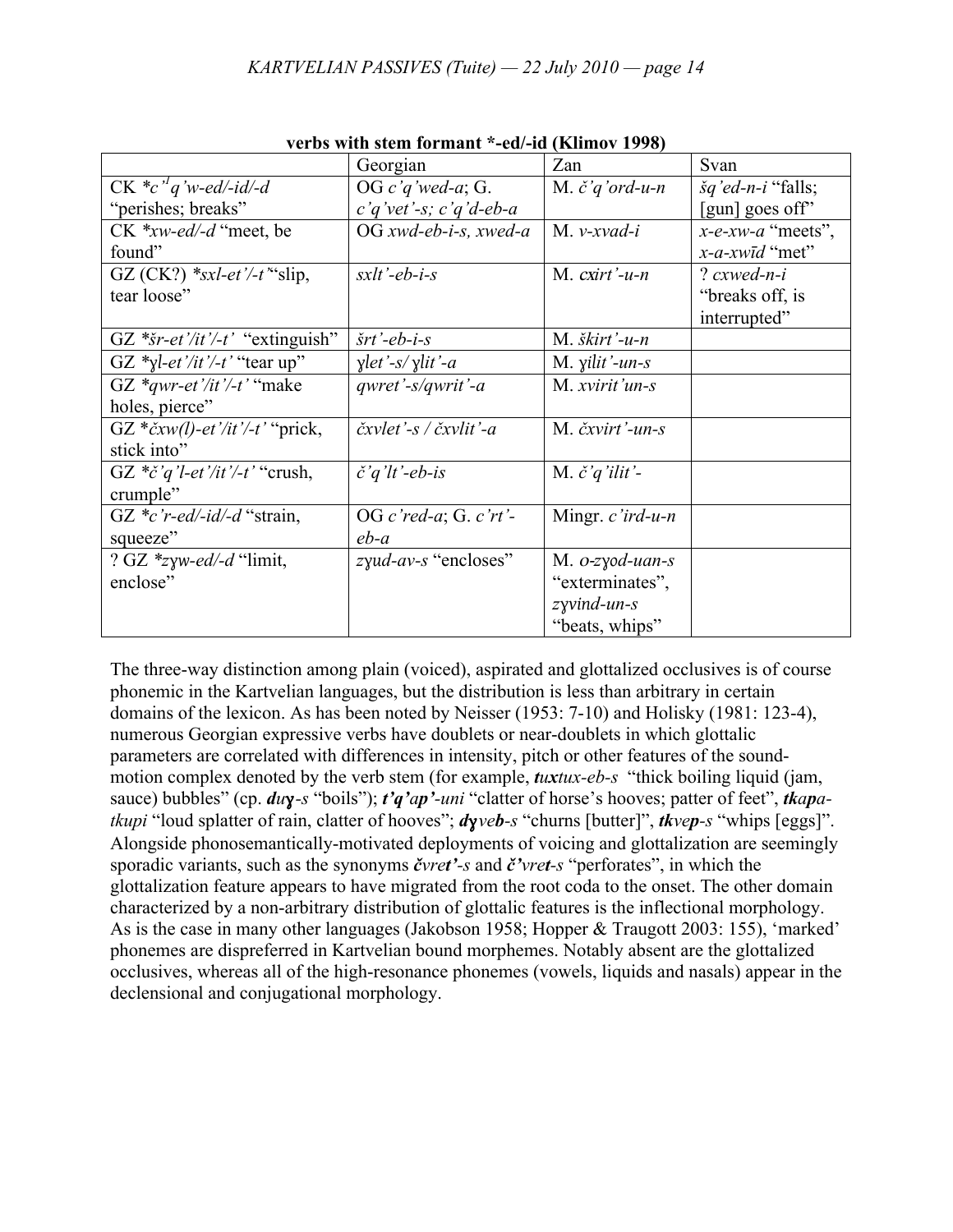### *KARTVELIAN PASSIVES (Tuite) — 22 July 2010 — page 15*

|                           | Georgian  | Mingrelian      | Svan                               |
|---------------------------|-----------|-----------------|------------------------------------|
| <i>vowels:</i>            | a/e/i/o/u | a/e/i/o/u       | $a/\bar{a}/e/\bar{e}/i/\sigma/u/a$ |
| sonants:                  | m/n/l/r   | m/n/l/r         | m/n/l/r/w                          |
| fricatives:<br>occlusives | v/s/(h)   | $v/s/\check{s}$ | $v/s/\check{s}/x$                  |
| plain (voiced):           | b/d/g     | b/g             | $d/g/j$ -                          |
| aspirate:<br>ejective:    | p/t       | p/t/k           |                                    |

#### **Inventory of phonemes in inflectional morphemes:**

In view of the above, at least two scenarios can be considered: (1) Klimov's hypothesis that \*ed was the older form of the stem-formant, from which the expressive variant /et'/ arose (independently?) in Georgian and Proto-Georgian-Zan; (2) the alternative proposal that the expressive, change-of-state (or Aktionsart) formant \*et' is older, and that the variant with final plain (voiced) stop evolved as a consequence of grammaticalization.<sup>6</sup>

| stage         | function                                              | examples                                   |
|---------------|-------------------------------------------------------|--------------------------------------------|
| I. Common     | *-et'/-ed as ablauting verb-stem formant(s);          | CK $\ast c$ 'd' w-ed/-id/-d "perishes;     |
| Kartvelian    | present in transitive and intransitive verbs;         | breaks"                                    |
|               | connote change of state, termination                  |                                            |
| II. Georgian- | - <i>d</i> as stem formant for deriving spontaneous   | OGeo t'q'-d-eb-is "breaks"                 |
| Zan           | change-of-state intransitives from transitive         | (masdar $t'q'doma$ )                       |
|               | and stative verb stems                                | Ming $2ord-u-n$ "rots" ( $2orada$ )        |
| III. Old Geo, | -d as suffix for deriving spontaneous                 | Geo c'itl-d-eba, Ming č'it-on-d-           |
| Mingrelian    | change-of-state intransitives from verb,              | $u$ -n "reddens, blushes"                  |
|               | adjective, noun stems; (OGeo) allomorphic             |                                            |
|               | distribution with $-(e)n-$                            |                                            |
| IV. Georgian  | - <i>d</i> as productive inchoative / change-of-state | MGeo ga=demok'rat'-d-a                     |
|               | intransitive formant                                  | "became democratic" [193 hits];            |
|               |                                                       | $ga = z \vee z \vee d - a$ "became a star" |

**4. The allomorph** *-(e)n***.** My principal focus in this paper has been the intransitive formant -d-, but I do not want to end without indulging in a bit of speculation about the origins of its Old Georgian allomorph *-(e)n-*. Shanidze's hypothesis that they might have a common origin (with d- a product of phonetic dissimilation) has not won widespread acceptance. In their etymological dictionary, Fähnrich & Sarjveladze accord the two suffixes separate entries. With regard to establishing an etymology for a suffix of the form *-en/-n*, it would appear that the primary difficulty would not be a lack of phonologically plausible candidates so much as an overabundance: /e/s and /n/s abound in the Kartvelian morphemic inventory, and several phonologically-identical morphemes (/en/ in Georgian and Svan, /an/ in Zan) have been inventoried. Limiting the search to intransitive or passive formants certainly reduces the pool of candidates, but leaves a pair of Svan morphemes in contention. The first candidate is the aorist-

 $<sup>6</sup>$  As pointed out by Alice Harris at the oral presentation of this paper in Bremen, the most likely</sup> scenario is that the *-ed/et'* suffix became incorporated into some verb roots, even as it remained a productive morpheme with punctilear/change-of-state meaning.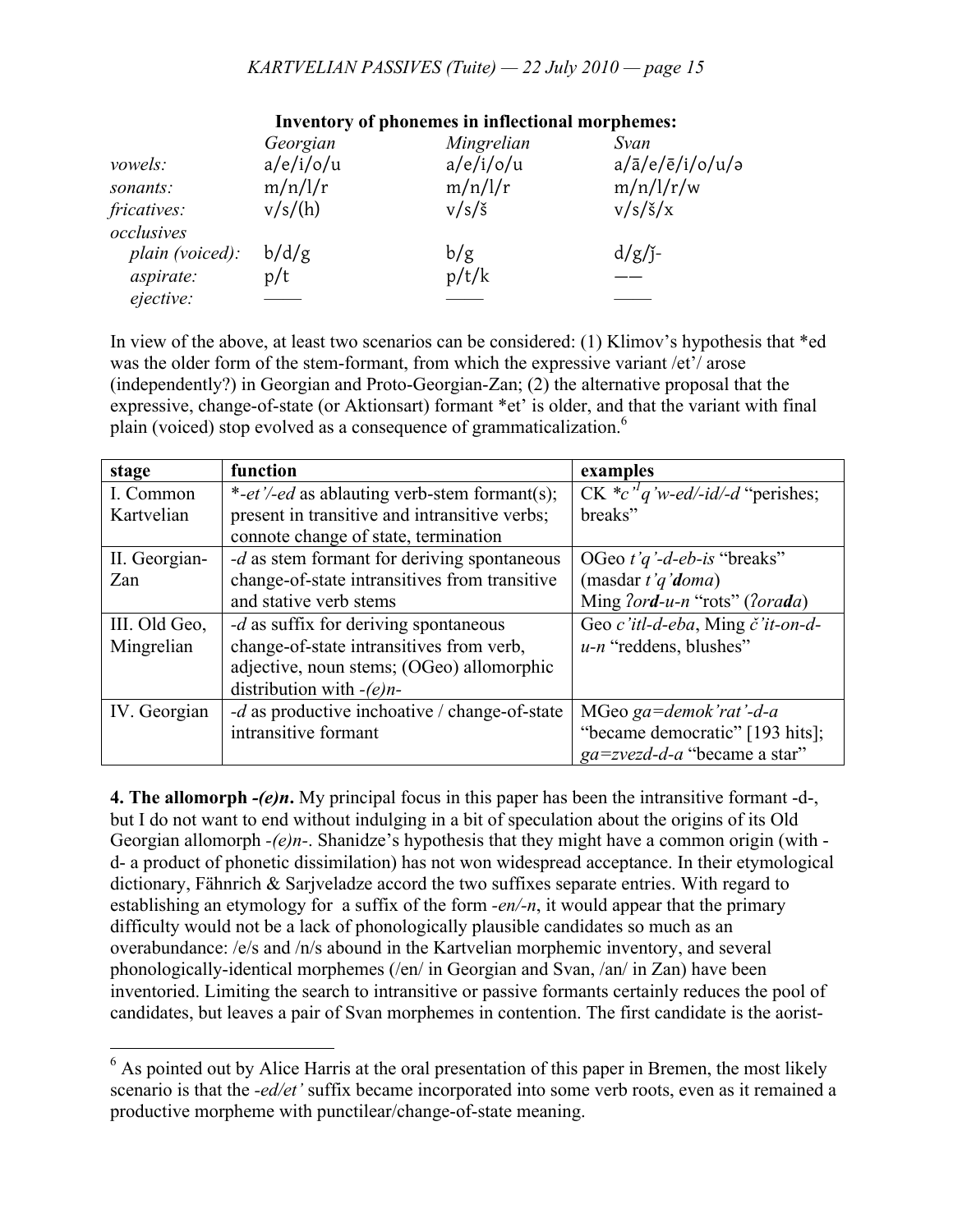stem suffix *-æn/-ǣn/-ēn,* which is only employed by prefixal passives (e.g. Sv *æd-k'āp-ǣn* "it was overturned"). Mach'avariani (2002: 104) rejected any link between this morpheme and the Old Georgian intransitive formant *-(e)n-* on distributional grounds, a proposal with which I am inclined to concur. A more likely cognate for the Svan passive-aorist suffix, in my view, would be the Old Georgian plural-absolutive suffix *-(e)n-*. This formant only appears in the aorist and pluperfect stems of transitive and prefixal-intransitive verbs, as a mark of agreement with a plural absolutive argument. According to the hypothesis I offer for consideration here, Svan once had a plural-absolutive suffix with the same form and distribution as in Old Georgian. It disappeared in the aorist of transitive verbs (as in Georgian), but remained as an aorist-stem formant in the passive. Rendering a reinterpretation scenario more plausible is the redundancy of the pluralabsolutive suffix in the passive aorist, since plurality of the grammatical subject is already indicated by the person suffixes, e.g. *aɣ=x-e-srul-n-es* (PV=O3-ObjV-complete-**AbsPL**-**S3pl**) *dyeni igi* "his days (of service) were completed" [Lk 1: 23 Xanm.].

The second candidate, which received the endorsement of Deeters (1930: 205-6); Klimov (1964: 79); and Fähnrich & Sarjveladze (2000: 115), is the Svan present-series marker *-(e)n-*, which is only added to root intransitives (*t'ex-(e)n-i* "returns, comes back"). This morpheme does not appear in the transitive or prefixal-passive forms of these verbs (*t'ix-e* "returns sb/sthg"; *i-t'īx-i* "is being returned [by sb]"), nor is it used with the aorist or perfect stems. Although the link proposed by Deeters and others between the Svan present-series marker *-(e)n-* and the homophonous Georgian intransitive suffix seems reasonable enough without further meddling on my part, I will nonethless offer some tantalizing evidence from Old Georgian. In the older texts, the (e)n-intransitive suffix is attached to atelic verb (*še=c'ux-n-a* "became worried") and adjective stems (*da=glaxak'-n-a* "became poor") for the most part. But among the earliest attested (e)n-intransitives are some verbs which are more commonly conjugated as root intransitives, such as these three:

(i) **ččw-(n)**- "grow tender, soften"

*rt'oni misni da=čwčw-n-ian* "its branches grow tender " [Mt 24: 32, Xanm]; later versions have the root intransitive *da=ččw-ian*

- (ii) **zrk-(n)** "get fat, sluggish"; (iii) **sxw-(n)** "become thick, stout" *gan=suk-n-a da gan=sxw-a, gan=zrk-n-a* "he became fat and gross and gorged" (another version has *gan=sxw-n-a*) [Deut 32: 15]
	- cp. *maxwili uplisay … gan=zrk-a cmeltagan vactaysa* "The Lord's sword … became greasy with the fat of rams" [Isaiah 34:6]

The hypothesis to be investigated is whether these verbs preserve the last traces of the distribution of this formant in prehistoric Georgian.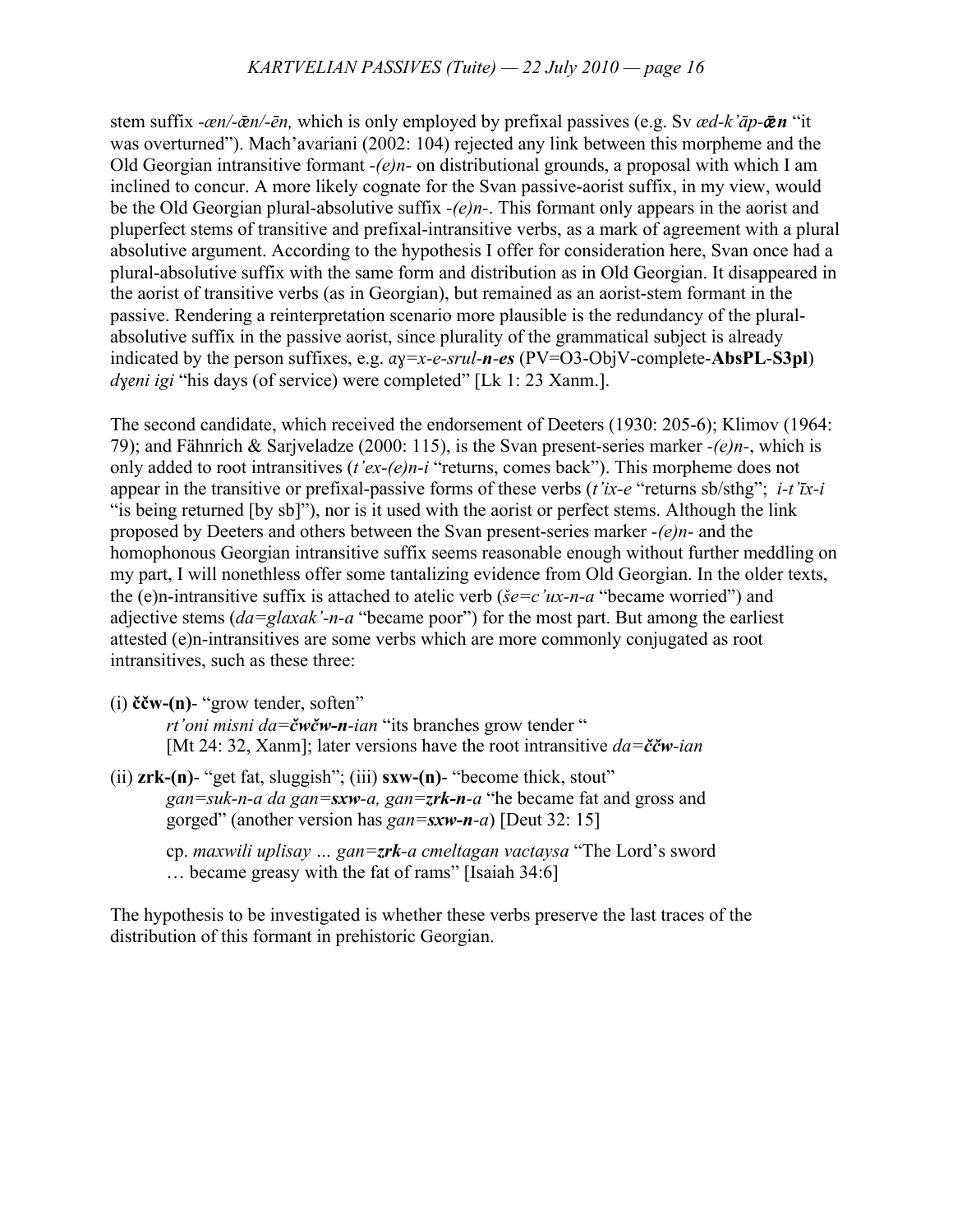#### **References**

- Baramidze, Leli. 1976. vnebiti gvaris zmnata ac'mq'os daboloebisatvis dzvel kartulši (On the present endings of passive verbs in Old Georgian). *Dzveli kartuli enis k'atedris šromebi* 19: 79-95.
- Cherchi, Marcello. 1997. *Modern Georgian morphosyntax. A grammatico-categorial hierarchybased analysis with special reference to indirect verbs and passives of state.* Wiesbaden: Harrassowitz Verlag.
- Chikobava, Arnold. 1936. *č'anuris gramat'ik'uli analizi t'ekst'ebiturt* (A grammatical analysis of Laz, with texts). Tbilisi: Mecniereba
- Č'inč'arauli, Aleksi. 2005. *Xevsuruli leksik'oni.* Tbilisi: Kartuli ena.
- Danelia, K'orneli. 1976. vnebiti gvaris c'armoebisatvis k'olxurši. (On the formation of the passive voice in Colchian [Zan]). *Dzveli kartuli enis k'atedris šromebi* 19: 163-174.
- Deeters, Gerhard. 1930. *Das kharthwelische Verbum: vergleichende Darstellung des Verbalbaus der südkaukasischen Sprachen*. Leipzig: Markert und Petters.
- Ertelishvili, P. 1960. *-d/-n (-en)* vnebitobis supiksta genezisis sak'itxisatvis (On the origin of the passive suffixes *-d/-n (-en)*). *Tbilisis saxelmc'ipo universit'et'is šromebi* (Proceedings of Tbilisi State University), 93: 77-91.
- Gagua, K'lara 1990: k'vlav supiksiani vnebitis sak'itxisatvis svanurši. *Iberiul-k'avk'asiuri enatmecniereba* 29: 67-71
- Gamq'relidze, T. and G. Mač'avariani. 1965. *sonant'ta sist'ema da ablaut'i kartvelur enebši: saerto-kartveluri st'rukt'uris t'ip'ologia.* (The system of sonants and ablaut in the Kartvelian languages: a typology of Common Kartvelian). Tbilisi: Mecniereba.
- Fähnrich, Heinz & Zurab Sarjveladze. 2000. *kartvelur enata et'imologiuri leksik'oni. (meore, ševsebuli da gadamušavebuli gamocema)*. (Etymological dictionary of the Kartvelian languages. 2nd, expanded and revised edition.) Tbilisi: Sulxan-Saba Orbelianis sax. Tbilisis p'edagogiuri universit'et'is gamomcemloba.
- Holisky, Dee Ann. 1981. *Aspect and Georgian medial verbs.* Delmar, NY: Caravan Press.
- Hopper, Paul & Traugott, Elizabeth Closs Traugott. *Grammaticalization*. Cambridge: Cambridge University Press.
- Imnaishvili, Ivane. 1968. vnebiti gvaris zmnata taviseburebani dzvel kartulši. (Characteristics of passive-voice verbs in Old Georgian). *dzveli kartuli enis k'atedris šromebi* 11: 27-54.
- Jakobson, Roman. 1958 (1971). Morfologičeskie nabljudenija nad slavjanskim skloneniem. *Selected works, vol. II,* pp. 154-183. The Hague: Mouton
- Jorbenadze, Bessarion. 1975. *zmnis gvaris pormata c'armoebisa da punckiis sak'itxebi kartulši*  (On the derivation and functions of verbal voice in Georgian). Tbilisi University Press.
- Kajaia, Lamara (ed.). 1984. *xanmet'i t'ekst'ebi, 1: xanmet'i otxtavi.* (Khanmeti texts, 1: the Khanmeti gospels.) Tbilisi: Mecniereba.
- Kajaia, Otar. 2001-2002. *megrul-kartuli leksik'oni.* [Megrelian-Georgian dictionary.] Tbilisi: Nek'eri.
- Klimov, G. A. 1964. *Etimologičeskij slovar' kartvel'skix jazykov.* Moscow: Nauka
- Klimov, Georgij A. 1998. *Etymological Dictionary of the Kartvelian Languages.* Berlin: Mouton de Gruyter.
- Lacroix, René. 2009. *Description du dialecte laze d'Arhavi: Grammaire et textes.* Thèse de doctorat, Université Lumière Lyon II.
- Mach'avariani, Givi. 1973. vnebitis supiksuri t'ip'is genezisis sak'itxi kartvelur enebši (On the origin of the suffixal passive in the Kartvelian languages). *Macne, enisa da lit'erat'uris seria* 1: 107-121.
- Mach'avariani, Givi. 2002. *kartvelur enata šedarebiti gramat'ik'a* (Comparative grammar of the Kartvelian languages). Tbilisi: Tbilisis universitetis gamomcemloba.
- Marr, N. Ja. 1910. *Grammatika čanskago (lazskago) jazyka*. Materialy po jafetičeskomy
- jazykoznaniju II. St. Petersburg: Tipografija Imperatorskoj Akademija Nauk. Marr, N. Ja. 1925. *Grammatika drevneliteraturnogo gruzinskogo jazyka.* Leningrad: Materialy po jafetičeskomy jazykoznaniju, XII.